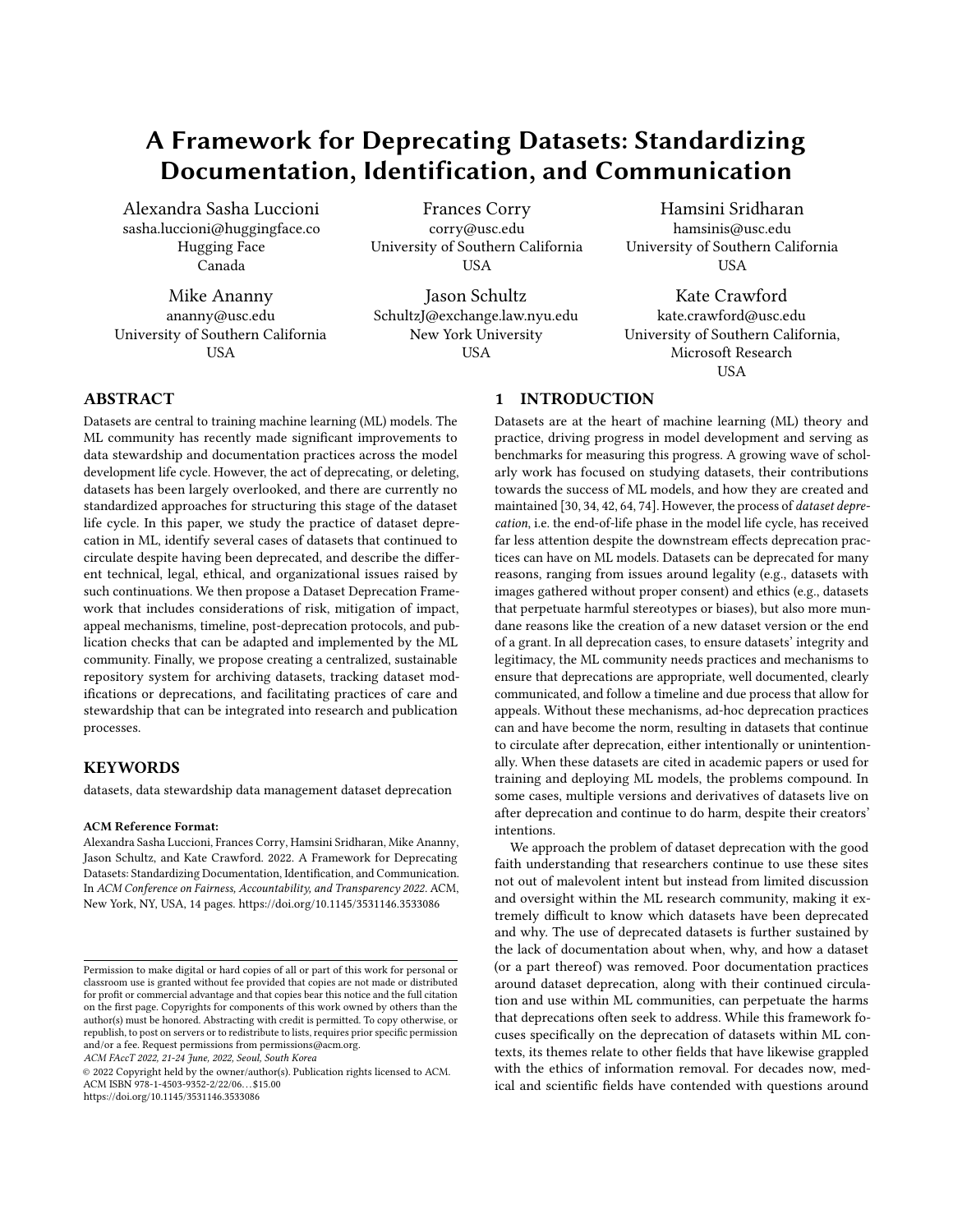if, when and how to retract journal articles that were based on shoddy data or drew false conclusions. Strategies developed for journal article retraction offer generative parallels for thinking through dataset deprecation. For example, discussions around journal article retraction have prompted the use of watermarks and other notices to signal an article's retracted status, while professional bodies have been formed to specifically tackle these issues, like the Committee on Publication Ethics (COPE) (Nair et al 2019; Newman 2010).

This is our motivation for proposing the Dataset Deprecation Framework, which we hope will help researchers and practitioners track the status of datasets and reasons for their deprecation. Over time, standardized use of the framework may show the ML community patterns in dataset deprecation, revealing which motivations and rationales drive dataset deprecations and hopefully spurring open and critical conversation about the role that datasets play in model building. In addition, regular use of the framework may reveal best practices for dataset deprecation that are not yet evident given the lack of field-level discourse. We start, in Section [2,](#page-1-0) with a brief overview of related work on dataset documentation, maintenance and care, from within the ML community and from other disciplines such as Science, Technology, and Society (STS). In Section [3,](#page-1-1) we share a retrospective analysis of several popular ML datasets that have been deprecated, examining the reasons given for their deprecations and the actions taken by their creators. We identify some commonalities among the cases, including a lack of transparency and communication around the reasons for deprecation, as well as a lack of centralized directory for a dataset's status. We continue with a breakdown of issues that arise when datasets are not properly deprecated, ranging from the technical to legal, in Section [4.](#page-3-0) Finally, in Section [5,](#page-6-0) we propose a Dataset Deprecation Framework with three elements: a deprecation report, a system of permanent identifiers, and a centralized repository for managing deprecation. We conclude with a discussion of how our proposed framework can help to ensure proper dataset deprecation, supported by individual contributors and organizations within the ML community.

# <span id="page-1-0"></span>2 RELATED WORK ON DATASET STEWARDSHIP, MAINTENANCE, AND CARE

Datasets are an important part of machine learning systems, serving both as training data for creating and deploying ML models as well as allowing researchers to benchmark the progress made on tasks such as image recognition and natural language understanding. Despite their importance, work on improving the quality and documentation of datasets has been largely under-valued by the community, with the greater focus given to developing better models and approaches [\[87\]](#page-11-2). However, this focus has started to shift in recent years, during which a flurry of ML scholarship has unearthed many issues with even the most commonplace datasets, showing them to be riddled with errors, perpetuating bias, and intensifying discrimination [\[30,](#page-10-0) [42,](#page-10-2) [57,](#page-10-3) [68,](#page-11-3) [75\]](#page-11-4). This has brought attention to the importance of conscientious data stewardship practices in all steps of the dataset life cycle, ranging from proper documentation

at the data creation stage via checklists [\[58\]](#page-10-4) and data sheets [\[34\]](#page-10-1) to the study of dataset usage and genealogy [\[32,](#page-10-5) [50\]](#page-10-6), licensing and auditing [\[11,](#page-10-7) [18,](#page-10-8) [78,](#page-11-5) [88\]](#page-11-6), as well as data stewardship and maintenance [\[72,](#page-11-7) [74,](#page-11-1) [102\]](#page-11-8).

There has also been extensive data-related scholarship among STS researchers focused on care and responsibility for sociotechnical systems, including why to care for them, who cares for them, and, crucially, how to care for these systems, and proposing ways to make such practices part of sociotechnical cultures [\[59,](#page-11-9) [76\]](#page-11-10). More concretely, safeguarding data and metadata through time has been studied through both social and technical relations [\[71\]](#page-11-11) and STS scholars have shown how work like maintenance and repair (versus system construction and innovation) are often overlooked parts of understanding the ongoing functioning of technical systems [\[100\]](#page-11-12). This work has shown how values persist in sociotechnical systems in unacknowledged ways, past creation points and into the practices that maintain, repair, and dismantle what was initially constructed. In drawing attention to processes that recognize finitude and to forms of work that are unrecognized or undervalued within dominant cultures of innovation, this scholarship shows how sociotechnical maintenance and repair align and intertwine with feminist political philosophies of care (e.g. [\[28\]](#page-10-9)).

The maintenance of datasets over time can thus be understood as a care practice. A dataset's lifecycle – its creation, use, deprecation, continued circulation – is a value-inflected social process that depends significantly upon the motivations, decisions, and actions of dataset creators. Data management is a significant challenge for the field, and there is now an urgent need for transparently motivated, clearly articulated, community-wide practices for dataset governance and stewardship. Thus our focus here is to support dataset creators and the wider ML community with a framework for maintaining and caring for a dataset at the end of its life. Applying this last question to the deprecation of training data, this paper does not ask those who interact with datasets to simply "care more," but rather provides a scaffolding through which care practice can be enacted at a dataset's end of life. In the following section, in order to illustrate the general lack of deprecation practices in our community, we study several major ML datasets and their deprecation, identifying commonalities and shortcomings that show the need for a common framework to guide and structure deprecation, given the potential harms and errors that can come from deprecated datasets' continued circulation and use.

# <span id="page-1-1"></span>3 A STUDY OF DATASET DEPRECATION IN MACHINE LEARNING

A retrospective analysis of the deprecations of common ML datasets is important because it can show the strengths and weaknesses of different deprecation practices. In Table [1,](#page-2-0) we analyze the deprecation process of several major datasets: ImageNet, Tiny Images, MS-Celeb-1M, Duke MTMC, MegaFace, and HRT Transgender, noting external critiques of the deprecations, reasons given for the deprecations, and actions taken by the dataset creators.

There are several commonalities among the removal processes of each datasets, and we have identified five major categories of concern: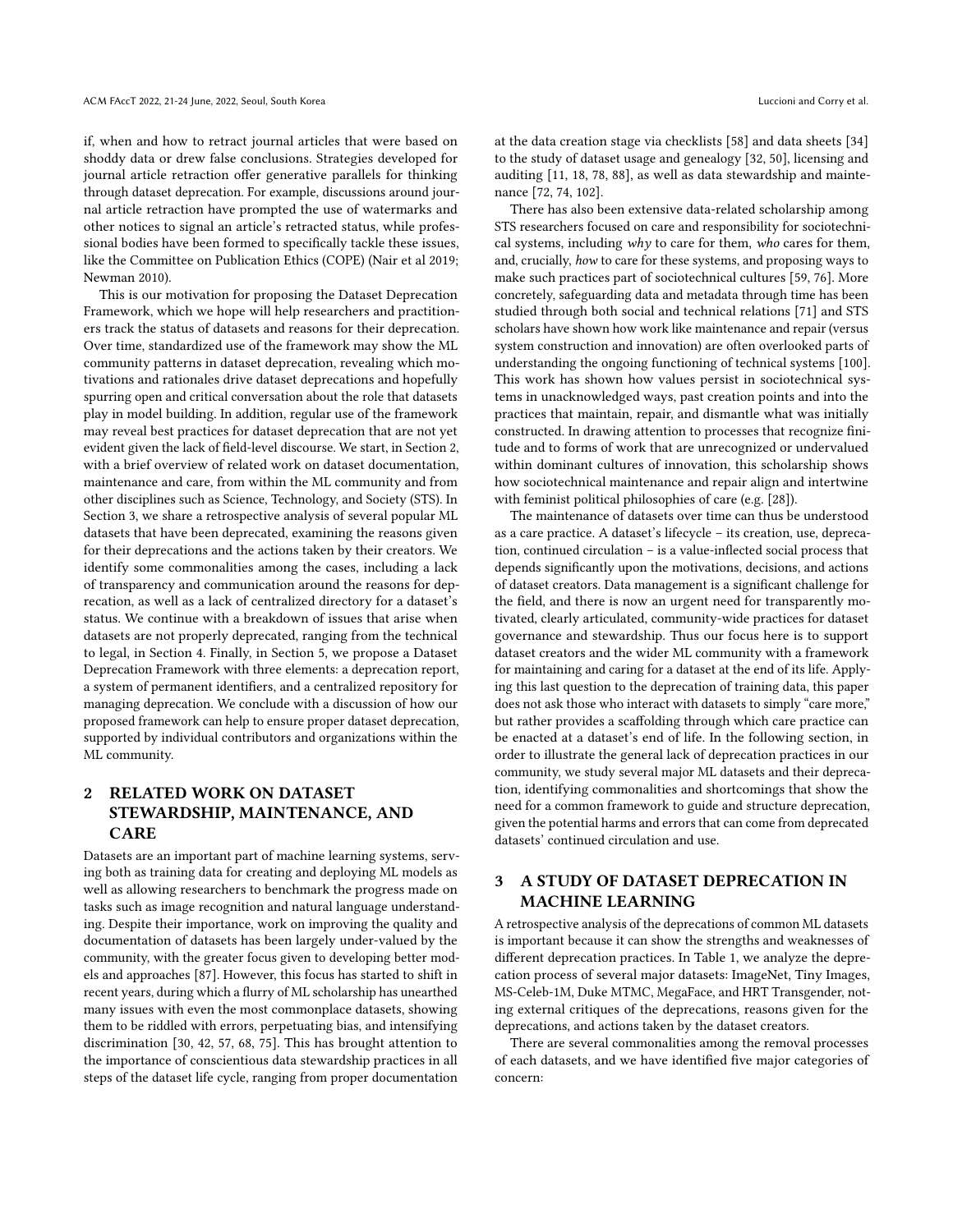<span id="page-2-0"></span>A Framework for Dataset Deprecation ACM FAccT 2022, 21-24 June, 2022, Seoul, South Korea

| <b>Dataset</b>            | <b>External critique</b>                                                                                                                                                                           | Reason given for deprecation                                                                                                                                                                                               | <b>Actions taken</b>                                                                                                                                                                                                                |
|---------------------------|----------------------------------------------------------------------------------------------------------------------------------------------------------------------------------------------------|----------------------------------------------------------------------------------------------------------------------------------------------------------------------------------------------------------------------------|-------------------------------------------------------------------------------------------------------------------------------------------------------------------------------------------------------------------------------------|
| ImageNet                  | <b>Excavating AI project</b><br>publishes a critique of<br>ImageNet's problematic<br>"Person" categories in 2019<br>[30, 60].                                                                      | Yang et al. [102] confirm that of<br>2,832 subcategories in "Person"<br>subtree, 1,593 are "potentially<br>offensive." Of the remaining<br>1,239 categories, "only 158 are<br>visual" and should be filtered.              | In 2019 over 600,000 images<br>associated with "potentially<br>offensive" categories removed<br>from ImageNet [84, 102].<br>In 2021, following Yang et al. [103],<br>people's faces are blurred when<br>they appear "incidentally." |
| <b>Tiny Images</b>        | Prabhu and Birhane [75]<br>publish a critique in 2020,<br>showing the dataset<br>contains harmful slurs and<br>many offensive images.                                                              | Dataset authors formally<br>withdraw the dataset in response,<br>saying images are too small to<br>identify and remove offensive<br>content and that the dataset's biased<br>content violates their values [96].           | Dataset taken offline in 2020 and<br>formally withdrawn via<br>a letter published on the<br>dataset's webpage [96]. The<br>authors ask the community to<br>refrain from using it in the future<br>and delete any downloaded copies. |
| MS-Celeb<br>$-1M$         | MegaPixels investigation in 2019<br>[41, 67] reveals that the usage<br>of images of "celebrities"<br>are actually private figures and<br>images were scraped from<br>the Internet without consent. | No explanation for deprecation<br>is provided on dataset website.<br>Microsoft tells Financial Times<br>"the research challenge is over" [66].                                                                             | Dataset deleted from website<br>by Microsoft in 2019; the challenge<br>page has not been updated to<br>mention that the dataset has<br>been deprecated [80].                                                                        |
| Duke<br><b>MTMC</b>       | MegaPixels investigation<br>[41, 67] spurs Duke University<br>to internally investigate the<br>dataset. This reveals that the<br>creators violated IRB<br>requirements [89].                       | No explanation for deprecation<br>is provided on dataset website.<br>Clarification/apology published by<br>lead author in Duke student<br>newspaper The Chronicle [95].                                                    | Dataset deleted by authors<br>in 2019; website cannot<br>be reached.                                                                                                                                                                |
| MegaFace                  | A New York Times investigation<br>suggests use of Flickr images<br>violates Illinois Biometric<br>Information Privacy Act [43].                                                                    | The dataset website states that the<br>challenge's goals have been met<br>and ongoing maintenance would be<br>an administrative burden, so the<br>dataset was decommissioned [97].                                         | Statement on website says<br>dataset has been<br>decommissioned and is no<br>longer being distributed.                                                                                                                              |
| <b>HRT</b><br>Transgender | Article on dataset in The Verge<br>draws attention to YouTube data<br>scraping issues and lack of<br>YouTube video creator consent<br>in data collection [99].                                     | Lead researcher tells The Verge<br>that the dataset only<br>contained links to videos, not the<br>videos themselves; it was never<br>shared commercially, and he<br>stopped giving access to it<br>three years prior [99]. | Dataset not linked to on<br>research group's website,<br>and the URL returns<br>a 404 error.                                                                                                                                        |

Table 1: Examples of deprecated datasets, the external critiques they attracted, and the actions taken by dataset creators.

Inconsistent public notice and transparency regarding rationale for withdrawal. While ImageNet, Tiny Images, and MegaFace gave some public notice of deprecation and remediation on their websites, the MS-Celeb-1M, Duke MTMC, and HRT Transgender cases provided no explanations for the removals; the datasets simply vanished from their websites. The MegaFace website offers that the dataset was decommissioned due to its goals being met and cites the administrative burden of maintenance. This explanation, though, appears to have been given shortly after a New York Times investigation suggested that the dataset may violate privacy laws [\[43\]](#page-10-11). Meanwhile, a lead author of Duke MTMC published a clarification

and apology in Duke's student newspaper The Chronicle explaining that the dataset was not collected for the purposes of recognizing individuals, but had violated IRB protocols [\[95\]](#page-11-21). With MS-Celeb-1M, following the privacy concerns mentioned in Table [1,](#page-2-0) Microsoft told the Financial Times that the dataset had been removed not because of privacy concerns, but because the "research challenge is over." [\[66\]](#page-11-18) However, no explanation is given on the page that originally hosted the data [\[81\]](#page-11-24).

Lack of explicit instruction not to use deprecated datasets. Tiny Images' authors offer guidance to researchers, asking them not to use the dataset in future and to delete downloaded versions. No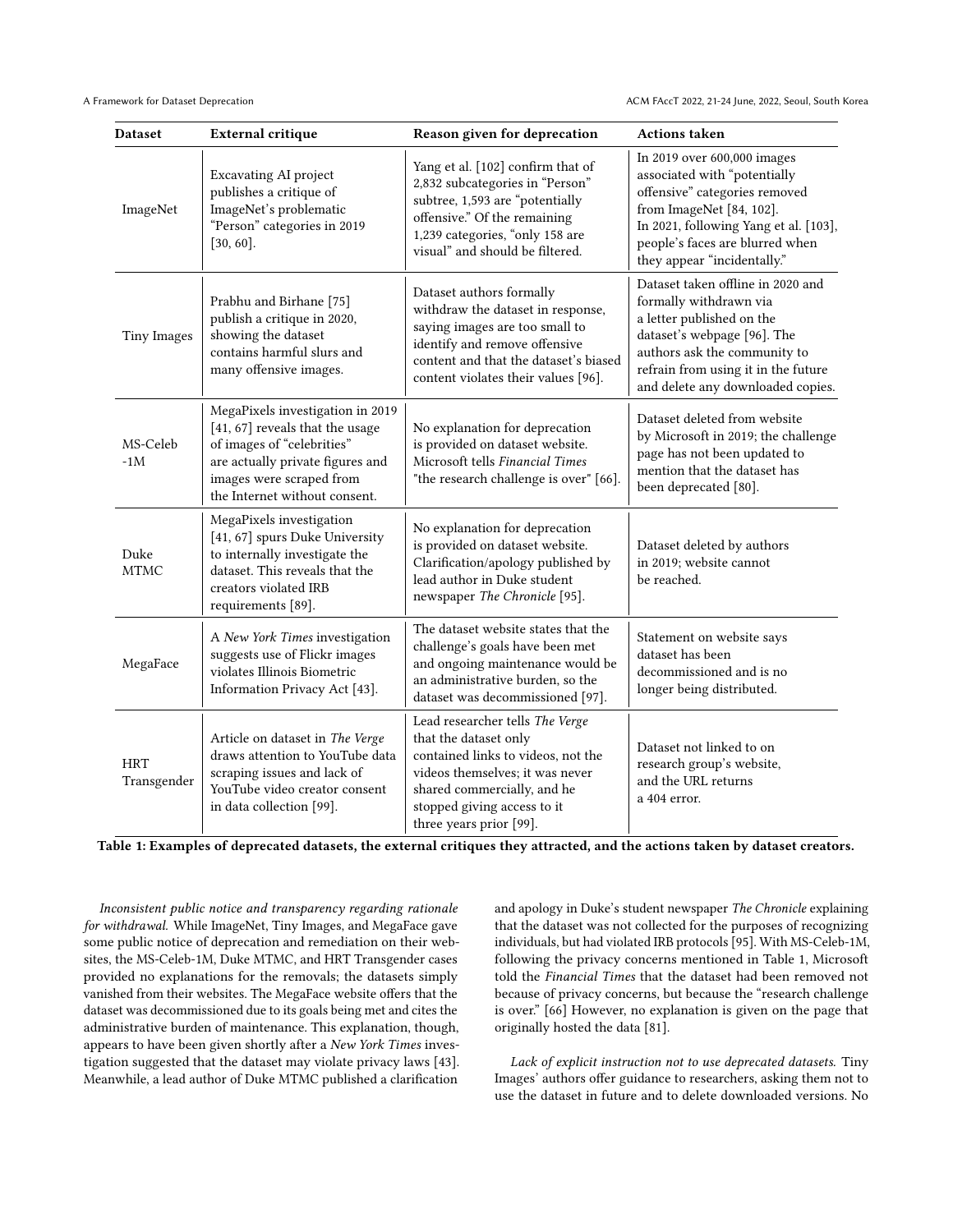such public guidance is provided by the authors of other partially or fully deprecated datasets. This makes it difficult for ML researchers to know if or why they should stop using a dataset in their work, and for reviewers to know whether a dataset used to train a model is acceptable, or if its creators have deprecated it. It also creates uncertainties about the status of derivatives produced from a deprecated dataset, as it is unclear if the reasons for deprecation also apply to the derivative datasets, or if the creators resolved the issues that originally motivated the deprecation.

Continued circulation of deprecated datasets. Despite the removal of a dataset from its original hosting location, deprecated datasets often continue to circulate, are used to train models, and are cited in ML papers. Sometimes this research is published years after the deprecation. For example, MS-Celeb-1M's harms and deprecated status were well-documented in popular press accounts (e.g. [\[16,](#page-10-12) [66,](#page-11-18) [73\]](#page-11-25)) when it was removed in April 2019. It is also noted as deprecated in the Papers With Code repository, a retraction that proliferates across other dataset collections, like [Google Dataset](https://datasetsearch.research.google.com/search?query=MS-Celeb-1M%3A%20%7BA%7D%20Dataset%20and%20Benchmark%20for%20Large-Scale%20Face%20Recognition&docid=L2cvMTFtaHJtdHh2cw%3D%3D) [Search.](https://datasetsearch.research.google.com/search?query=MS-Celeb-1M%3A%20%7BA%7D%20Dataset%20and%20Benchmark%20for%20Large-Scale%20Face%20Recognition&docid=L2cvMTFtaHJtdHh2cw%3D%3D) Yet, as Peng et al. have noted, the underlying data for MS-Celeb-1M were used hundreds of times in published papers since its 2019 retraction [\[74\]](#page-11-1). Today, it continues to circulate on sites like Academic Torrents [\[62,](#page-11-26) [74\]](#page-11-1). In fact, the dataset was uploaded there less than two months after its retraction by Microsoft [\[62\]](#page-11-26). MS-Celeb-1M is not the only deprecated dataset with a post-deprecation afterlife. [Duke MTMC,](https://github.com/sxzrt/DukeMTMC-reID_evaluation) [MegaFace](https://exposing.ai/megaface/) and [Tiny Images](https://academictorrents.com/details/03b779ffefa8efc30c2153f3330bb495bdc3e034) have also been deprecated but are still widely circulated, used, and cited in both industry and academia (e.g [\[17,](#page-10-13) [55,](#page-10-14) [56,](#page-10-15) [105\]](#page-11-27)). Tracking down and auditing all the existing locations of these datasets is a challenge in itself, given the decentralized nature of data hosting and sharing.

Lack of central directory of deprecated datasets. Our analysis has focused on the deprecation of highly visible and controversial datasets, but not all deprecated datasets receive such public scrutiny. Popular repositories like Papers With Code and Exposing.ai (the successor to the MegaPixels project by Adam Harvey and Jules LaPlace [\[42\]](#page-10-2)) are useful ways to track datasets that have already been investigated and deprecated, but there remains a need for a centralized resource that aggregates the deprecations of datasets that the ML community has used, regardless of the dataset's prominence or role in a public controversy. To understand which datasets they should use – and why – researchers need to be able to see the status of active, updated, and deprecated datasets in one place. Such a directory would help researchers make informed choices about model training and could, over time, show the ML community how and why it deprecates datasets and become a valuable tool for reflecting on the field's values and practices.

No systematic re-evaluation of related datasets. Critical accounts [\[30,](#page-10-0) [75,](#page-11-4) [102\]](#page-11-8) have highlighted the challenges of image datasets that rely on the WordNet taxonomy, which contains many offensive and harmful categories. Yet while ImageNet and Tiny Images have been remediated or withdrawn, other datasets based on them, such as CIFAR-10 and CIFAR-100 [\[51\]](#page-10-16) and Tencent ML-Images [\[101\]](#page-11-28) remain active. Meanwhile, some datasets sourced from Flickr, such as MegaFace, may potentially violate Creative Commons licensing and run afoul of privacy laws. But such datasets are only audited on an ad-hoc basis. The decision to deprecate is left to the discretion

of dataset creators and their institutions in ways that may idiosyncratically perpetuate harms.

Datasets such as the ones listed in Table [1](#page-2-0) are highly visible and powerfully illustrate some of the challenges of dataset deprecation. Some of them have recently been discussed in Peng et al. [\[74\]](#page-11-1), who identified "lack of specificity and clarity" as to why and how datasets are retracted and observed that even when a dataset is deprecated, copies and derivatives often persist [\[74\]](#page-11-1). We support this observation, and show in our analysis that the process of deprecation varied greatly amongst the datasets, with little consistency among what triggered their deprecation, how their removals were publicized, and how many of the technical details of deprecation were made transparent. But what are the consequences of improper dataset deprecation, or the lack of a standardized framework for how to remove, delete, or announce derivatives of a dataset? We explore the issues that can arise from improper deprecation in the next section.

#### <span id="page-3-0"></span>4 REASONS FOR DATASET DEPRECATION

Dataset deprecation is a necessary part of creating and maintaining datasets. Below we address the technical, legal, ethical and organizational considerations that can call for a dataset to be deprecated, and discuss the consequences of the continued use of problematic datasets.

#### 4.1 Technical Considerations

There are several technical reasons why a dataset is deprecated, which can result in downstream issues in model relevance and performance. For instance, one issue is that datasets are static – i.e. they represent a sample of the world that is frozen in time at the moment the dataset is created. The worlds surrounding datasets change and datasets can quickly become unrepresentative of what they were meant to describe. For instance, a corpus like WordNet, which originated in the 1980s, does not include words like "smartphone" or "Internet," which are relevant in 2022, but does include words like "washwoman" and "chimneysweep," which are no longer part of mainstream modern discourse. A language model trained on WordNet can therefore fail to perform adequately in tasks ranging from question answering to dialogue because the model is built on data that no longer represents current language.

Several authors have studied the problems of semantic drift in WordNet and other training sets [\[5,](#page-10-17) [65,](#page-11-29) [83\]](#page-11-30) and proposed ways to address and mitigate them from a technical perspective [\[39,](#page-10-18) [52\]](#page-10-19). These approaches, though, are rarely incorporated into modern NLP models, which can be trained on large corpora reflecting decades of language data, including books from previous centuries [\[6\]](#page-10-20). A dataset such as WordNet could, at least, come with a disclaimer explaining its origin and the temporal shifts that occur in language (given that it could still be used for historical research); at best, the current version of WordNet could be delineated for historical research with a more recent derivative created for use in contemporary systems. Addressing 'documentation debt' [\[6\]](#page-10-20) and creating datasheets [\[34\]](#page-10-1) to promote transparency can spur dataset users to make better informed choices about the relevance of a dataset, even if it has not been deprecated.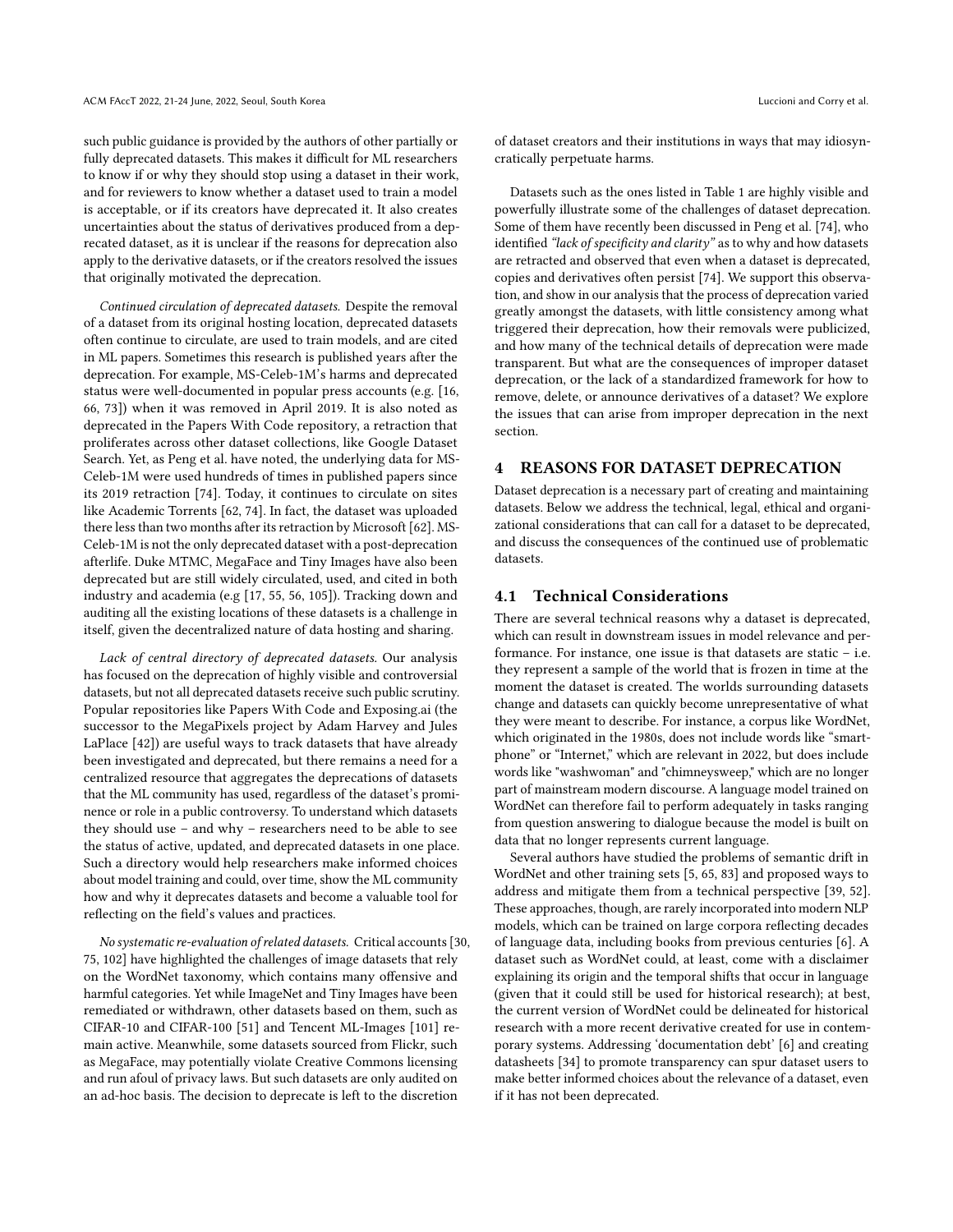Other reasons for deprecating or updating datasets stem from dataset contamination – i.e. the presence of the same data in both the training and testing of a given dataset. This is increasingly problematic for datasets scraped from the Internet, which may contain millions of documents or images. In a recent study, Dodge et al. [\[33\]](#page-10-21) analyzed C4, the "Colossal Clean Crawled Corpus" used for training many language models [\[77\]](#page-11-31) and found that up to 14.4% of its test examples for different linguistic tasks were found verbatim in the training data – which makes the possibility of rote memorization and therefore "improved performance" a possibility. A similar study of the incredibly popular CIFAR-10 and CIFAR-100 datasets [\[51\]](#page-10-16) found that up to 10% of the images from the test set have duplicates in the training set [\[9\]](#page-10-22). The authors of the study proceeded to replace the duplicates they found with new images, creating a ["fair CIFAR"](https://cvjena.github.io/cifair/) [\(ciFAIR\) dataset.](https://cvjena.github.io/cifair/) However, the original dataset continues to be used by ML researchers despite its contamination, due to decentralized hosting and a lack of communication within the ML community about dataset deprecation. When it comes to filtering large text datasets scraped from the Web, given their sheer size (C4 represents 2.3 TB of data, whereas the Common Crawl has 139TB), filtering them is complex and time-consuming, although approaches have been proposed for reducing duplicates and train-test overlap [\[53\]](#page-10-23). In practice, documenting and deprecating these datasets is akin to a game of whack-a-mole, since new versions of the Common Crawl come out every few months. Analyzing what they contain and their degrees of contamination through common evaluation tasks would take significant effort.

Finally, while datasets can never represent a full complexity of social realities, datasets are central to training ML models of social phenomena; it is thus crucial to trace their origins, assumptions, and representativeness, and to detect failures and deprecate datasets accordingly. For instance, several approaches have been proposed in recent years for 'machine unlearning' <sup>[1](#page-4-0)</sup>, allowing data to be erased from already trained models [\[10,](#page-10-24) [14,](#page-10-25) [21,](#page-10-26) [93\]](#page-11-32). Other work has also proposed that: 1) it is possible to reveal details from an initial dataset even when a model was subsequently retrained on a redacted version [\[104\]](#page-11-33); 2) adversarial querying of a trained language model can recover individual training examples [\[22\]](#page-10-27) and 3) "radioactive" data tracing is possible via imperceptible changes that make it possible to find the origins of data points [\[86\]](#page-11-34). While the broader impacts of derivative datasets are to be determined, researchers often underestimate the influence of individual data points and overestimate the effect of fine-tuning on pretrained models. We see this as a further technical reason to support proper dataset documentation and deprecation, to avoid both malicious and inadvertent usage of data that is no longer relevant or that is actively harmful.

#### 4.2 Legal Considerations

For most dataset creators, providers, and downstream users, there are also important legal considerations when assessing the appropriateness of deprecation. This includes potential violations of laws governing privacy, discrimination, data protection, intellectual

property licenses, fair decision-making processes, consumer protection, and use of an individual's image or likeness, among numerous others. For example, in the United States, numerous legal actions have recently been brought against companies such as Clearview AI and IBM for their facial recognition datasets. Clearview has been sued under California law for commercial appropriation of individual faces within photographs, violations of California's constitutional privacy protections, and for aiding and abetting illegal government surveillance efforts [\[79\]](#page-11-35). Another California lawsuit claims Clearview violated the new California Consumer Privacy Act [\[70\]](#page-11-36). It has also been sued under Illinois' Biometric Information Privacy Act (BIPA), where the legal complaint alleges that Clearview illegally "harvested" biometric facial scans from scraped photographs and then also illegally distributed this data to its law enforcement clients [\[4\]](#page-10-28). Outside the US, Clearview faces investigations and legal claims in the UK, EU, and Australia under various data protection laws, including the General Data Protection Regulation (GDPR) [\[61,](#page-11-37) [69\]](#page-11-38). Similarly, IBM's Diversity in Faces (DiF) dataset has been the subject of litigation, including a lawsuit focused on violations of BIPA [\[82\]](#page-11-39). Facebook has also settled a case alleging BIPA violations for \$550 million in 2020 [\[23\]](#page-10-29). Claims of copyright infringement have also been brought against image dataset providers; however, they have yet to succeed, especially in the United States where various fair use legal decisions have created broad permissions for mass digitization and analysis of creative works for machine learning purposes [\[1](#page-10-30)[–3,](#page-10-31) [20,](#page-10-32) [54\]](#page-10-33).

The landscape of potential legal issues applicable to datasets is complex and will vary based on content, jurisdiction, and application (e.g. [\[47\]](#page-10-34)). Therefore, it will be important for dataset creators and providers to consistently assess them over time, especially during periods of dramatic changes in the law, such as when GDPR was implemented in May 2018, when the US-EU Privacy Shield replaced the data protection Safe Harbor Framework, or if, for example, the EU AI Act becomes law [\[91,](#page-11-40) [98\]](#page-11-41). Jurisdictional challenges also raise questions as to how deprecation would work across different jurisdictions, with different legal regulations and restrictions. This is an important consideration, which we address below by suggesting the proposed centralized repository note jurisdictional differences and, if applicable, support the use of geo-fence techniques to control access to the dataset going forward.

When legal actions involving datasets are successful, the result often impacts the dataset itself and even the ongoing influence that the data has on algorithmic systems. For example, in a recent Federal Trade Commission settlement, Ever Inc. was found to have deceived its customers when it collected their photos, failing to disclose how it used those photos to train facial recognition systems. As part of the remedy for these violations, the settlement requires the company "to delete the photos and videos of Ever app users who deactivated their accounts and the models and algorithms it developed by using the photos and videos uploaded by its users" [\[24\]](#page-10-35). As these and other legal issues continue to arise involving datasets, providers should monitor them and take them into consideration in their deprecation decisions. This will also impact downstream users, who may incur liability if they use deprecated datasets with legal issues, even unwittingly [\[82\]](#page-11-39). This further supports the urgent need for a deprecation framework, as well as the existence of an easilyaccessible public repository so researchers can check which datasets

<span id="page-4-0"></span> $^{1}\mathrm{The}$  term "machine unlearning" is also the name of a working group led by Wendy Hui Kyong Chun and Kate Crawford which critically engages with the way machine learning is understood and generates new approaches to models of learning and validation.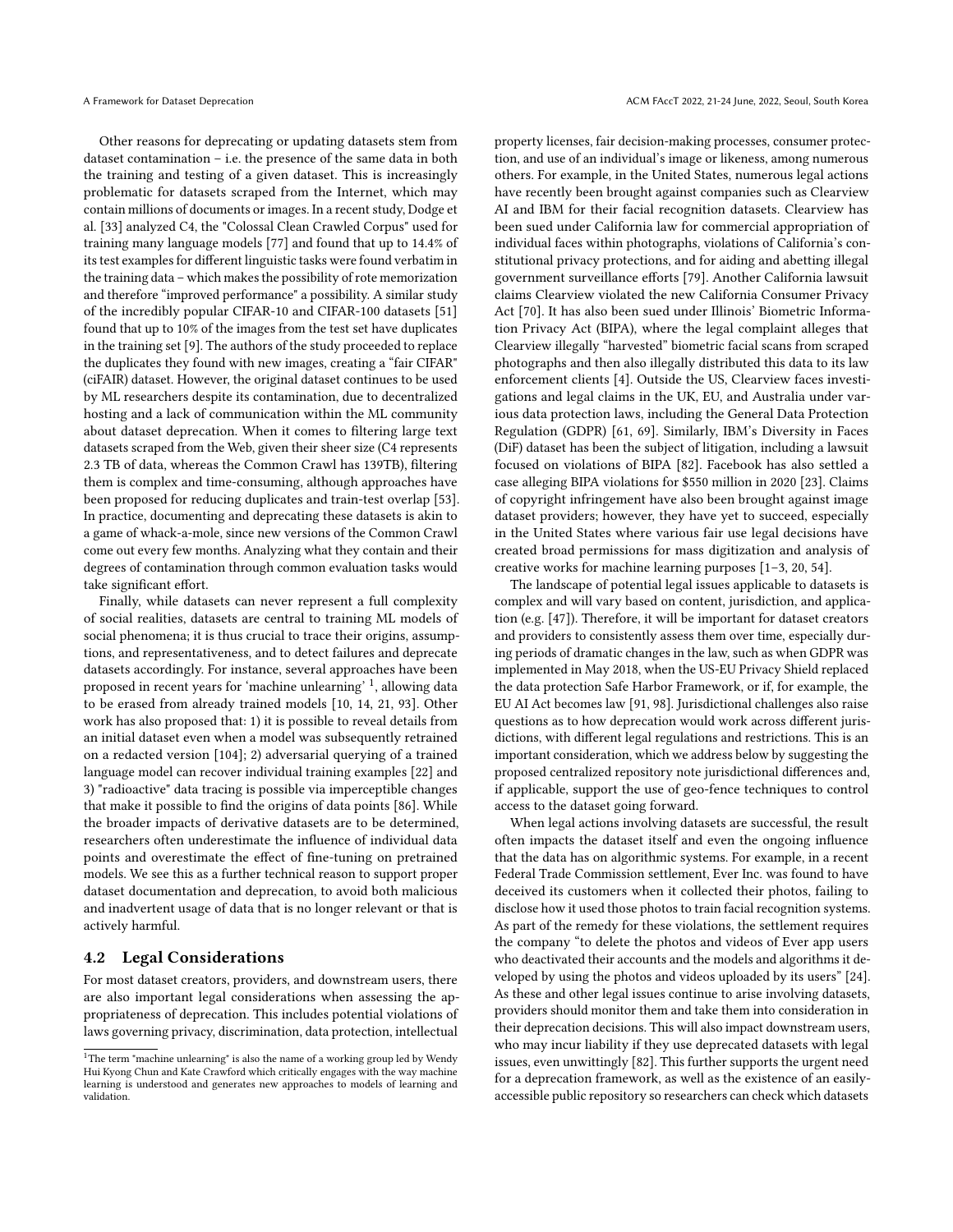present risks and may even cause legal liability if they use them. If a company makes a public commitment to follow the Framework, that promise can generally be legally enforced both by the FTC and State Attorneys General under Truth-In-Advertising/Deceptive and Unfair Practices statutes as well as by the SEC if it is a publicly traded company and the promise is part of their quarterly or annual SEC filing. It is worth noting, however, that while one goal of the public repository is to promote transparency and understanding of the reasons for the deprecation, concerns over admissions of legal liability may limit or inhibit listing all of the specific legal analysis underlying the deprecation decision. Therefore, allowing for some flexibility in the specificity of legal reasons outlined in a deprecation report is advisable.

#### 4.3 Social Considerations

Datasets necessarily represent a worldview, including how the data is collected, labelled and applied, and these particular representations and classifications of the world have social and political values embedded within them [\[15,](#page-10-36) [29\]](#page-10-37). A growing body of literature within ML has begun to consider the broader social implications of machine learning and artificial intelligence deployment. Such research describes complex ethical, social, and political considerations with which the ML community and field at large are beginning to grapple [\[36,](#page-10-38) [44,](#page-10-39) [94\]](#page-11-42). For the datasets that we reviewed, the reasons provided for their deprecation were often linked to concerns ranging from consent, privacy, and offensive content to the violation of values like inclusivity and representation [\[35,](#page-10-40) [49\]](#page-10-41). Systems shaped by these datasets can produce different forms of harm, including allocative harms (a system offering or withholding opportunities from certain groups) and representational harms (a system reinforcing the subordination of particular groups by virtue of identity) [\[8\]](#page-10-42). As numerous audits of datasets show, such harms tend to disproportionately affect marginalized groups along the intersecting axes of race, ethnicity, gender, ability, and positionality in global hierarchies (see, for instance, [\[19,](#page-10-43) [30,](#page-10-0) [46,](#page-10-44) [75,](#page-11-4) [92\]](#page-11-43)).

Research on the social considerations of datasets tends to address dataset creation, and to a limited degree, dataset maintenance [\[74\]](#page-11-1). While other scientific domains have addressed the harms of redacted papers that continue to circulate [\[7,](#page-10-45) [37\]](#page-10-46), rarely do scholars consider the deprecation and post-deprecation phases of a dataset life cycle. Yet the deprecation phase is crucial when evaluating the wider implications of datasets, because deprecation is often done in response to perceptions, accounts, or critiques of a dataset's harmful impacts. For instance, in a rare case of explicit explanation about dataset deprecation, the creators of Tiny Images noted that the repository was taken offline because it contained "biases, offensive and prejudicial images, and derogatory terminology," in part due to automated data collection from WordNet [\[63\]](#page-11-44), which threatened to "alienate an important part of our community" [\[96\]](#page-11-16). The deprecation notice for Tiny Images was posted in direct response to a critique by external researchers, who showed that the dataset contained racist and misogynist slurs and other offensive terms, including labels such as "rape suspect" and "child molester" [\[75\]](#page-11-4). These labels are attached to images of people downloaded from the internet who did not give their consent, constituting a clear form of representational harm and potential defamation [\[8\]](#page-10-42). Similarly, after public and

scholarly criticism, the creators of ImageNet [\[31\]](#page-10-47) identified a total of 1,593 harmful labels in the dataset, and subsequently removed them [\[102\]](#page-11-8). However, because both Tiny Images and unredacted versions of ImageNet continue to circulate and are potentially used to train production-level systems, these problematic labels and logics could be embedded in ways that entrench harms while being hard to track and investigate: for instance, if an image classification model trained on ImageNet is used for predicting criminality based on nothing except an individual's perceived similarity to that of a 'rape suspect.' The continued circulation of "toxic" data collections therefore threatens to reproduce both allocative harms and representational harms.

The deprecation of datasets can also change the dynamics of harm. When datasets are deprecated by their creators without disclosure or discussion of the types of harms they reproduce, this can create widespread uncertainty. Those responsible for the dataset have not acknowledged the potential for harm, while simultaneously relinquishing any control over the afterlife of the dataset. Rather than mitigating potential harms at the end of the dataset life cycle, the creators have merely removed a single node for accessing the dataset while perpetuating a view of the data's supposed appropriateness for training models. Moreover, when deprecated datasets continue to be accepted and cited in ML conferences, the broader field implicitly condones their continuing circulation and possible harms.

#### 4.4 Organizational Considerations

While technical, legal, and ethical considerations are of primary importance to understanding the downstream effects of how deprecated datasets continue to circulate, organizational concerns also deserve attention because of the role that varied entities play in the stewardship of training data. As shown in Table [1,](#page-2-0) datasets are created and maintained by both industry research groups like Microsoft (e.g. MS-Celeb-1M) as well as by academic groups like the Stanford Vision Lab (e.g. ImageNet). While maintenance work is often devalued and rendered invisible [\[85\]](#page-11-45), maintaining these datasets over time requires organizations to invest significant resources, including human labor, technical infrastructure, and financial support. Organizational changes often necessitate the removal of data [\[27\]](#page-10-48), because of varied factors – from a shifting research team to the end of grant funding – may spell a decreased ability to maintain the dataset properly. In these cases, it may be better to deprecate a dataset conscientiously than to maintain it poorly.

As we have shown in Section [3,](#page-1-1) however, dataset deprecation is often done hastily, spottily, and without adequate documentation. These faulty dataset deprecations can have potential downstream effects for the organizations in question, particularly in terms of reputation management. Scholars of organizational communication have shown that data maintenance – in the form of data breaches/data security – are important factors for organizational reputation today [\[13,](#page-10-49) [25\]](#page-10-50), and researchers are proposing new forms of data management and stewardship that acknowledge organizational complexities [\[12\]](#page-10-51). As people increasingly become aware of the implications of ML datasets through media coverage (e.g. [\[66\]](#page-11-18)), and even of the implications of the ongoing use of problematic datasets [\[40\]](#page-10-52), it is in organizations' best interests to steward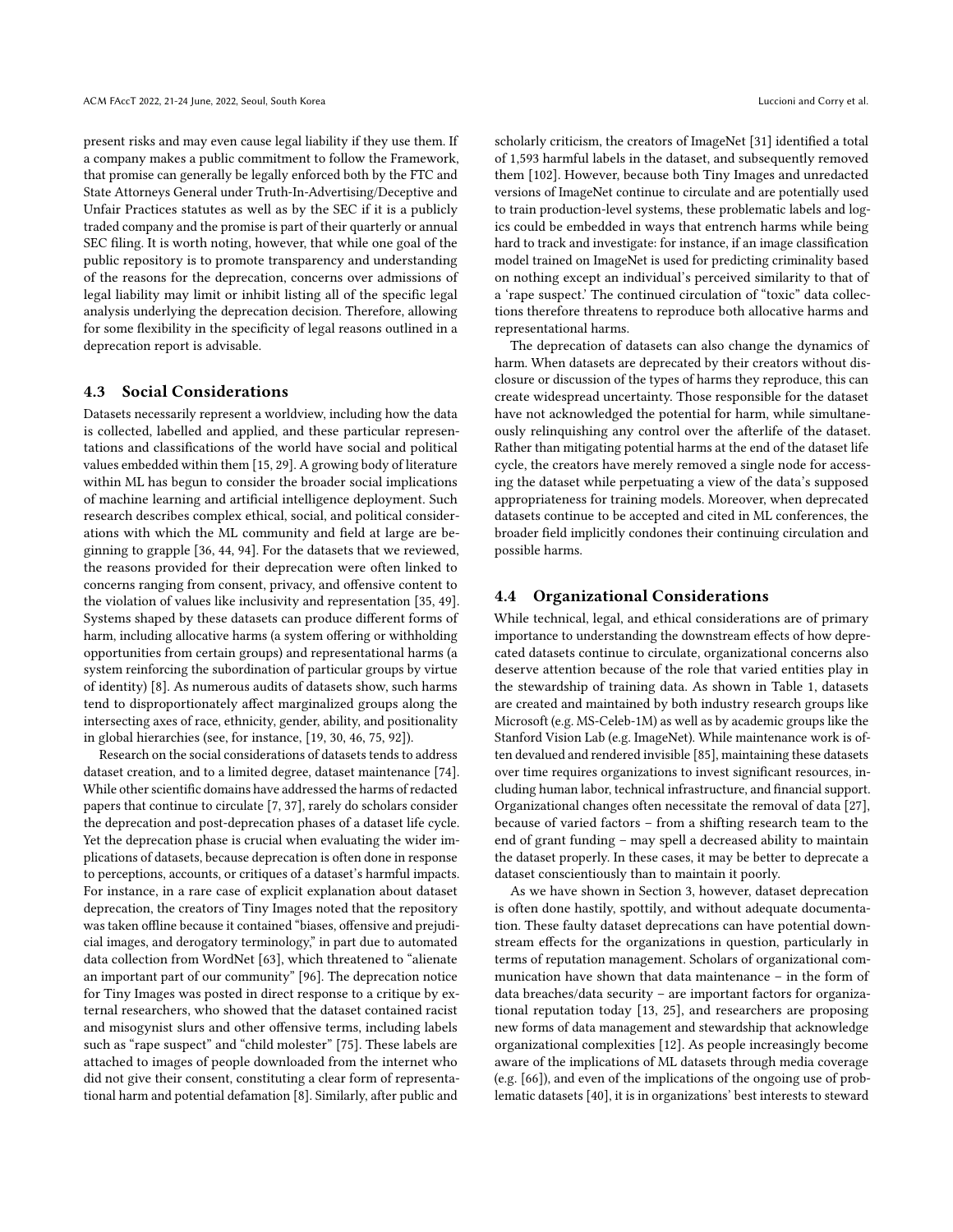datasets properly through the end of their lives. Moreover, this stewardship will need to be domain-specific and tailored to the needs and cultures of different organizations, professional communities, and historical traditions.

The reasons listed above illustrate the need for a common deprecation framework for making this process more transparent and coherent, while helping both dataset creators and downstream users address problems and concerns, improve communication, and establish the trust necessary for proper dataset stewardship through all parts of the data life cycle. In the following section, we propose a general framework designed in consultation with ML researchers and practitioners to equip dataset creators, users, and other members of the community with tools for responsible dataset deprecation.

## <span id="page-6-0"></span>5 DATASET DEPRECATION FRAMEWORK

To further the conversation about the governance of dataset deprecation and build on existing methods, we propose a Dataset Deprecation Framework that could be adopted by dataset creators, consisting of three elements: a dataset deprecation report, a unique identifier, and a centralized repository for maintaining status updates.

#### 5.1 Dataset Deprecation Report

The Dataset Deprecation Report is the central element of our proposal, consisting of six key elements influencing dataset deprecation and the necessary information to communicate to the ML community the procedures to follow during and after dataset deprecation. We provide one concrete example of how this framework can be implemented by dataset creators in Table [2](#page-7-0) below, and an additional one in the Appendix.

- (1) Reasons for Deprecation: Using publicly accessible explanations, those responsible for a dataset should clearly explain potential impacts of the deprecation. These risks should be enumerated with careful attention given to impacted communities that have historically lacked social power and institutional standing in computational and data science research. The discussion of risks could include which risks are being envisaged and to whom, and over what time frame risks were considered (such as identifying short, medium, and long-term risks if relevant).
- (2) Execution and Mitigation Plan: Drawing on the history of how technology companies have approached deprecation of software and other technological tools [\[26\]](#page-10-53), the parties implementing dataset deprecation should provide an Execution Plan regarding how the dataset deprecation will happen, and how any adverse impacts from its use will be mitigated. These should include how access to the dataset will be restricted or halted; how changes to access will be announced and maintained on a publicly accessible site; what steps are being taken to limit or prevent downstream uses; and which derivative datasets are impacted and should potentially also be deprecated.
- (3) Appeal Mechanism: An appeal mechanism should be included that allows challenges to the deprecation. Appeals

should have clear and well-defined processes, with a mechanism to contact a person responsible for the appeal process, including timely responses and explanations.

- (4) Timeline: Deprecation announcements should give stakeholders adequate time to understand the deprecation's rationale, evaluate its impact, and launch any appeals. At a minimum, deprecation timelines should take into consideration an analysis of the dataset's ongoing harms and risks and the perceived impact on stakeholders, with consideration given of contexts that require action to mitigate harms versus those that can allow for more time.
- (5) Post-Deprecation Protocol: Recognizing that deprecated datasets will continue to have value (e.g., as research objects, legal evidence, and historical records), deprecation protocols should also articulate methods for sequestering and accessing datasets post-deprecation, including what principles and procedures will be used to grant access to sequestered datasets. This protocol should be regularly re-evaluated in light of technical changes in data sequestration, new best practices for policy implementation, and any insights gained during the appeals process.
- (6) Publication Check: Leading technical conferences such as NeurIPS and ICML could include in their paper acceptance protocols a requirement that all authors affirm that their work does not use deprecated datasets, and their work follows the post-deprecation protocols sanctioned by the conference, or risk that their work be rejected. Additionally, those who are presenting new datasets at conferences should note in their paper that they will follow the conference's framework for dataset deprecation, in the event that their datasets require future removal or modifications.

We recognize that the rationales and motivations for deprecation will vary, especially given domain-specific issues, and that the circumstances triggering deprecations may cause varying degrees of disclosure and explanation. We also recognize the need for the proposed report to be interpreted and adapted to meet the needs of localized domains of knowledge and diverse organizational aims. For example, where deprecation rationales stem from legal considerations, dataset providers may not be in a position to share details fully without risking legal liability. Or, similar to responsible vulnerability disclosure policies, when disclosure could result in additional harm, the timing and specificity of the disclosure may vary as well. Bracketing a full discussion of the legal and normative motivations for dataset deprecation (cf. [\[45\]](#page-10-54)), and recognizing that each deprecation has contingencies and nuances that go beyond the scope of this paper, we propose these elements as generic enough to be used in most cases of dataset deprecation.

# Example 1 – Dataset Deprecation Report: FaceFeels

Deprecation Scenario: A research lab built a large dataset called FaceFeels. It contains six million images of people's faces scraped from the internet for the purposes of labelling facial expressions and training systems for emotion detection. The full FaceFeels dataset was made available on a website but downloads were restricted to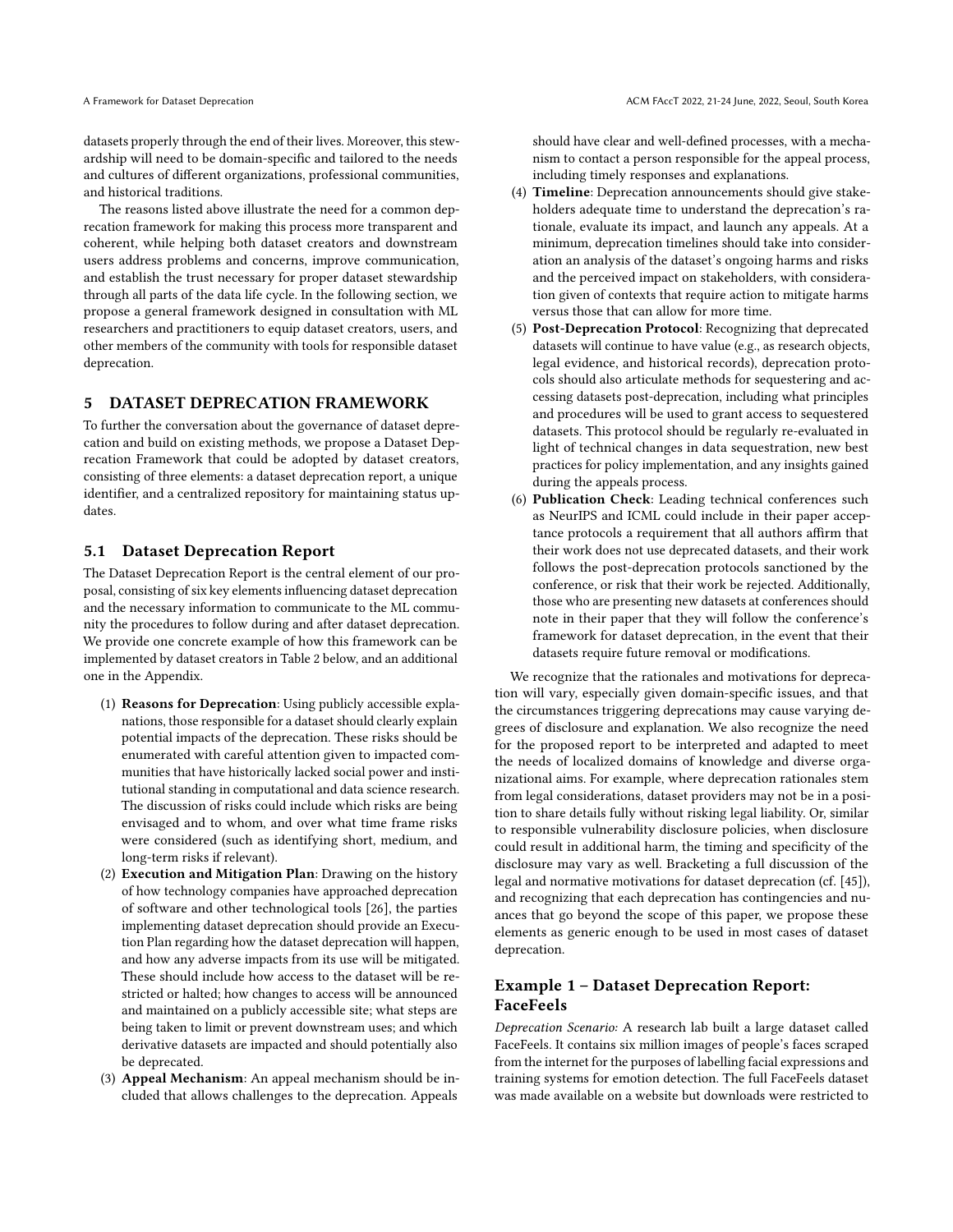people who applied with a university email address. The lab kept a record of email addresses but did not require any details for what the data would be used for. After growing concerns about privacy and lack of consent from the people in the photographs, as well as the lack of scientific consensus about the validity of inferring emotion from facial expressions, the lab decided to deprecate the dataset. The company completes the Dataset Deprecation Report below and submits it to a centralized repository:

<span id="page-7-0"></span>

| <b>Reasons</b> for<br>Deprecation                | We have deprecated the FaceFeels dataset due to issues raised in the original context for<br>scraping the photographs, methodological concerns about universal emotion detection, and<br>the potential for harm in downstream implementations. We recognize that removing the<br>dataset will potentially have commercial and scholarly impacts; however, we feel the risks<br>outweigh any of those potential benefits and therefore are deprecating the dataset.                                                                                                                                                                                                                                                                                                                                                                                                                                                                                                                                                                                                                                                                                                                                                                                                                                                                                                                                                                                                                                                                                                                                                                 |
|--------------------------------------------------|------------------------------------------------------------------------------------------------------------------------------------------------------------------------------------------------------------------------------------------------------------------------------------------------------------------------------------------------------------------------------------------------------------------------------------------------------------------------------------------------------------------------------------------------------------------------------------------------------------------------------------------------------------------------------------------------------------------------------------------------------------------------------------------------------------------------------------------------------------------------------------------------------------------------------------------------------------------------------------------------------------------------------------------------------------------------------------------------------------------------------------------------------------------------------------------------------------------------------------------------------------------------------------------------------------------------------------------------------------------------------------------------------------------------------------------------------------------------------------------------------------------------------------------------------------------------------------------------------------------------------------|
| <b>Execution &amp;</b><br><b>Mitigation Plan</b> | We have attempted to contact all stakeholders who applied to download the dataset via email<br>to request that they no longer use it. We have sent them this protocol, explaining all aspects<br>of the deprecation plan, and provided them with a single point of contact within the lab who<br>can answer their questions about the deprecation. We recognize that the deprecation will<br>impact stakeholders on different timeframes and will make good faith efforts to work with<br>stakeholders to ensure that the deprecation creates the least amount of disruption possible.<br>Additionally, we have located the FaceFeels dataset on the CentralDataPlus repository. We<br>have emailed the administrators of this repository, and asked them to remove the dataset<br>within 30 days and publish the following note: "The FaceFeels dataset was removed from this<br>site on <date> at the request of the creators. A complete account of the deprecation is contained<br/>in this Dataset Deprecation Report <linked> and further questions about the deprecation can<br/>be directed to the FaceFeels team here: <contact information="">. Additionally, we are placing a<br/>notification of deprecation on the Dataset Deprecation site, with a link to the full protocol. We<br/>have emailed researchers who have downloaded the dataset from our site, informed them of the<br/>deprecation, shared a copy of the deprecation protocol, and asked them to stop using the dataset<br/>and to add post-publication notifications where possible informing readers of the deprecation."</contact></linked></date> |
| Appeal<br>Mechanism                              | Appeals will only be allowed in limited cases with a strong justification. We give stakeholders<br>30 days from the date of outreach to inform us of any requests for ongoing use. Appellants<br>should identify any disruptions caused by the deprecation, and can request modifications<br>(e.g., timeline extensions) if needed.<br>We will evaluate the appeal within 15 days of receipt, and communicate our decision via email.<br>We will publicly update the protocol if there are any changes that affect all stakeholders.<br>Appeals received more than 30 days after deprecation will not be considered.                                                                                                                                                                                                                                                                                                                                                                                                                                                                                                                                                                                                                                                                                                                                                                                                                                                                                                                                                                                                               |
| <b>Timeline</b>                                  | The dataset will be removed after 30 days of the public announcement to deprecate it. It<br>will be removed from our site, and ideally from all repositories (assuming they agree to our<br>request).                                                                                                                                                                                                                                                                                                                                                                                                                                                                                                                                                                                                                                                                                                                                                                                                                                                                                                                                                                                                                                                                                                                                                                                                                                                                                                                                                                                                                              |
| <b>Post-Deprecation</b><br>Protocol              | Our lab will retain a complete copy of the FaceFeels deprecated dataset. It will not be available<br>publicly, or to researchers without approved access. Access will only be given to researchers<br>who are doing fairness and auditing work, such as understanding how the dataset is impacting<br>production-level systems. Access will not be approved to train facial recognition or emotion<br>detection tools. Researchers can apply at this email address <contact details=""> and they must<br/>stipulate a research rationale, use strict access protocols, and agree to our terms of access and<br/>timeline for use.</contact>                                                                                                                                                                                                                                                                                                                                                                                                                                                                                                                                                                                                                                                                                                                                                                                                                                                                                                                                                                                        |
| Publication<br>Check                             | We ask all researchers to stop using the FaceFeels dataset, other than researchers who have<br>been given post-deprecation approval. Researchers submitting conference papers that use the<br>FaceFeels dataset with approval should include with their submissions a copy of the approved<br>post-deprecation protocol.                                                                                                                                                                                                                                                                                                                                                                                                                                                                                                                                                                                                                                                                                                                                                                                                                                                                                                                                                                                                                                                                                                                                                                                                                                                                                                           |

Table 2: An Example of a Dataset Deprecation Report, for the fictional FaceFeels dataset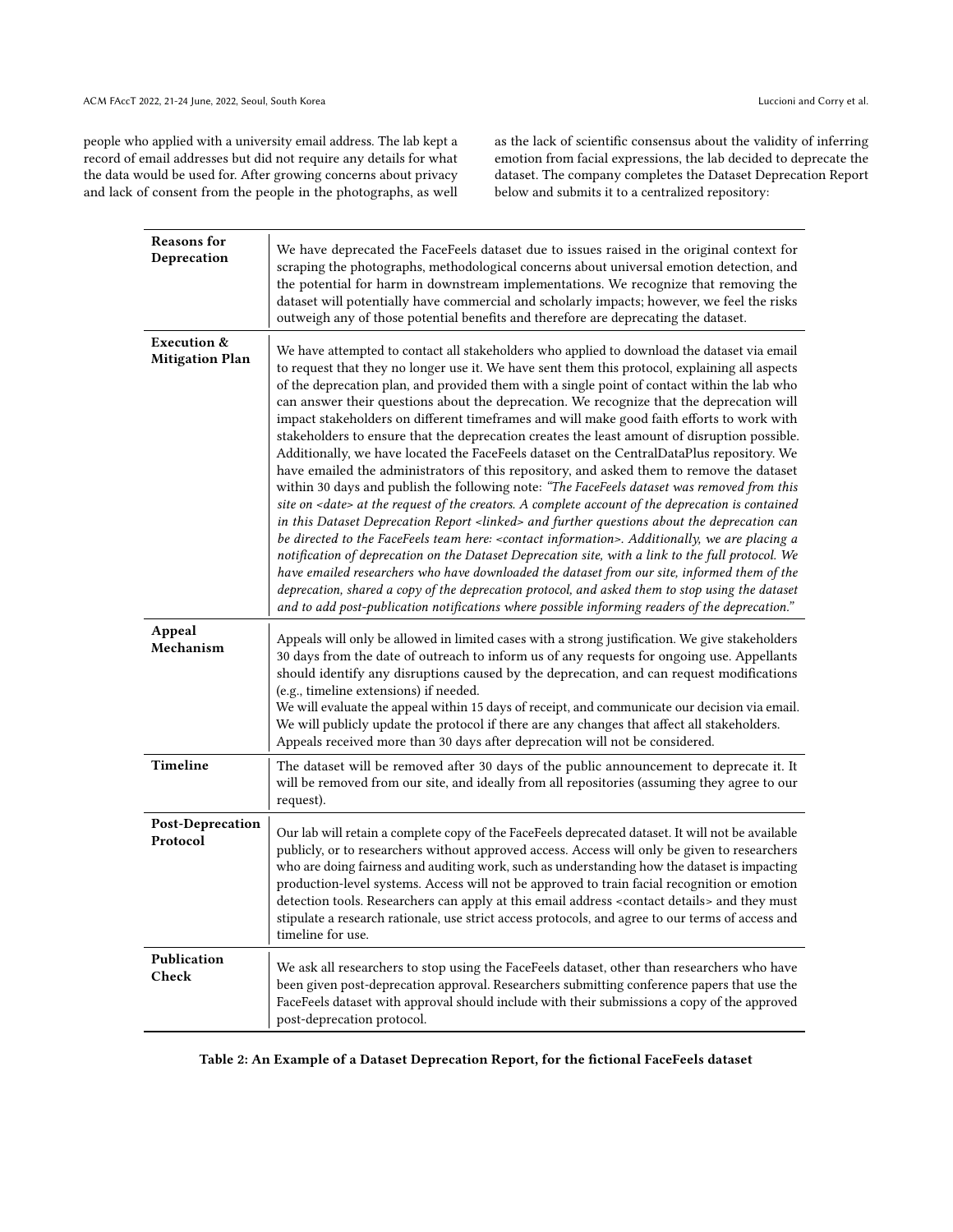#### 5.2 DOI Identifiers

The protocol described above is a key part of our deprecation framework. But in order to actuate its effect with a strong technical infrastructure, we propose that it be supported by a permanent identifier that can accompany datasets from their creation to their deprecation (as well as through updates and version changes). A suitable mechanism for assigning and updating identifiers could be based on the DOI (digital object identifier) system, which has existed for decades but has been largely overlooked by the ML community [\[90\]](#page-11-46). We start with a brief history of the DOI and outline its potential for streamlining and standardizing the dataset creation, maintenance and deprecation process.

The digital object identifier, or DOI, was introduced by the International Organization for Standardization (ISO) in 2000 as a way to standardize and track the creation and evolution of digital objects ranging from academic articles to government publications. DOIs are fixed, but are bound to metadata – including the object's URL, date of creation, authors, version, etc. – that can be changed. These changes are automatically tracked during the object's life cycle. DOIs are governed by the International DOI Foundation (IDF), a non-profit entity that ensures the perpetuity of the format and prevents third parties from imposing licensing on the system. The attribution of DOIs is made by registration agencies, which are appointed by the IDF and provide users with ways to register new DOI objects and maintain and update existing ones. Websites such as [Zenodo](https://zenodo.org/) and [FigShare](https://figshare.com/) have been offering free DOI attribution and maintenance for the academic community for almost a decade, covering various types of outputs ranging from articles to figures and datasets, with the philosophy that "Research objects need to be citable in order to be usable." [\[38\]](#page-10-55).

The practice of using DOIs to track the creation and modification of datasets remains a rare occurrence in machine learning. Recent research in computer vision found that only about 3% of datasets use DOIs, with the overwhelming majority of dataset creators using personal websites for hosting datasets [\[90\]](#page-11-46). This makes it not only hard to find datasets, but to determine their status and current version. Also, while websites such as GitHub, which are also often used for disseminating data, support versioning and change tracking, they often lack structured metadata, datasheets, and interoperability with similar systems. Although using either personal websites or code-hosting repositories may allow for more flexibility in description and indexing, they lack any kind of traceability or standardized structure. In fact, both of these platforms can be used in conjunction with DOI; i.e., a dataset hosted on a private website can still be assigned a DOI with its accompanying metadata and unique identifier, which will continue to persist as a trace even following their eventual modification or deprecation.

The existence and usage of DOIs as perennial identifiers of digital objects can also serve as a basis for building similar infrastructure specifically tailored for the ML community. For instance, Zenodo permits the creation of 'Communities' on its platform by researchers from a given domain or area of expertise; the members of a community can co-curate and co-construct what is accepted or not by the community. Many projects, workshops and journals have their own communities, ranging from the [Biodiversity Literature Repository](https://zenodo.org/communities/biosyslit) to the [Journal of Data Science in Healthcare.](https://zenodo.org/communities/data-science-in-healthcare/) Each object in the

communities is assigned its own persistent DOI, along with other relevant metadata such as author name, date, provenance, institution, etc. – all fields that can be tracked using versioning systems and cited using tools like BibTeX, already used by many. Leveraging permanent identifiers such as DOI and adding comprehensive information about datasets can help our community improve the communication and standardization of datasets. Moreover, replacing the dataset itself with its data deprecation report upon removal can help facilitate and normalize proper dataset care through the end of the dataset life cycle. By learning from and building on the existing infrastructures and practices of data stewardship, ML researchers and practitioners can substantially improve how datasets are created, maintained, and deprecated.

## 5.3 Central Repository of Deprecated Datasets

Having a central place to store, update and disseminate dataset deprecation notes is important to ensure that the ML community is aware of dataset deprecations in real time. We propose that a leading conference such as NeurIPS or a collegial entity such as AAAI, IEEE, or ACM act as the keeper of a public, centralized repository of deprecation decisions. This could take the form of a database of deprecation sheets and their accompanying documentation. This would give researchers a single site to visit in order to check if a dataset has been deprecated, thus protecting them from a range of technical, legal, ethical, and organizational problems. It would enable a transparent way to submit, access, and disseminate up-todate information on a dataset's current status, as well as notifying the ML community when a deprecation is necessary and why. This would also support jurisdiction-specific deprecations, such as when a dataset is illegal in one jurisdiction but allowed in others. The repository maintainer could address this by noting jurisdictional differences in the repository and, if applicable, supporting geo-fence techniques to control access to the dataset going forward.

Furthermore, a central repository would enable a reporting function, where people could share issues they have discovered with existing datasets, even if they are not the original creators. Researchers often discover problems with datasets in the process of their work, but currently have limited options for informing others who are using the same data. A centralized repository would be a useful venue to inform the wider community of any potential issues. It could also become, over time, a record of how the ML community analyzes and acts upon dataset harms.

As standard bearers in the ML research community, major technical conferences hosted by NeurIPS, ICML, and FAccT could implement the deprecation publication check for paper submission that we have proposed here. This is an important step, as paper acceptance protocols are a powerful way to create norms across a research community. In this way, conferences can play a gatekeeping role that contributes to curbing the circulation and use of deprecated datasets. It is important to acknowledge the labor, in terms of time and effort, that would be required to host an upto-date repository of deprecated datasets. It requires an ongoing institutional commitment to the maintenance of this infrastructure, which is why we see it as a task for prominent, well-established, and well-funded conferences and industry bodies [\[48\]](#page-10-56). This is another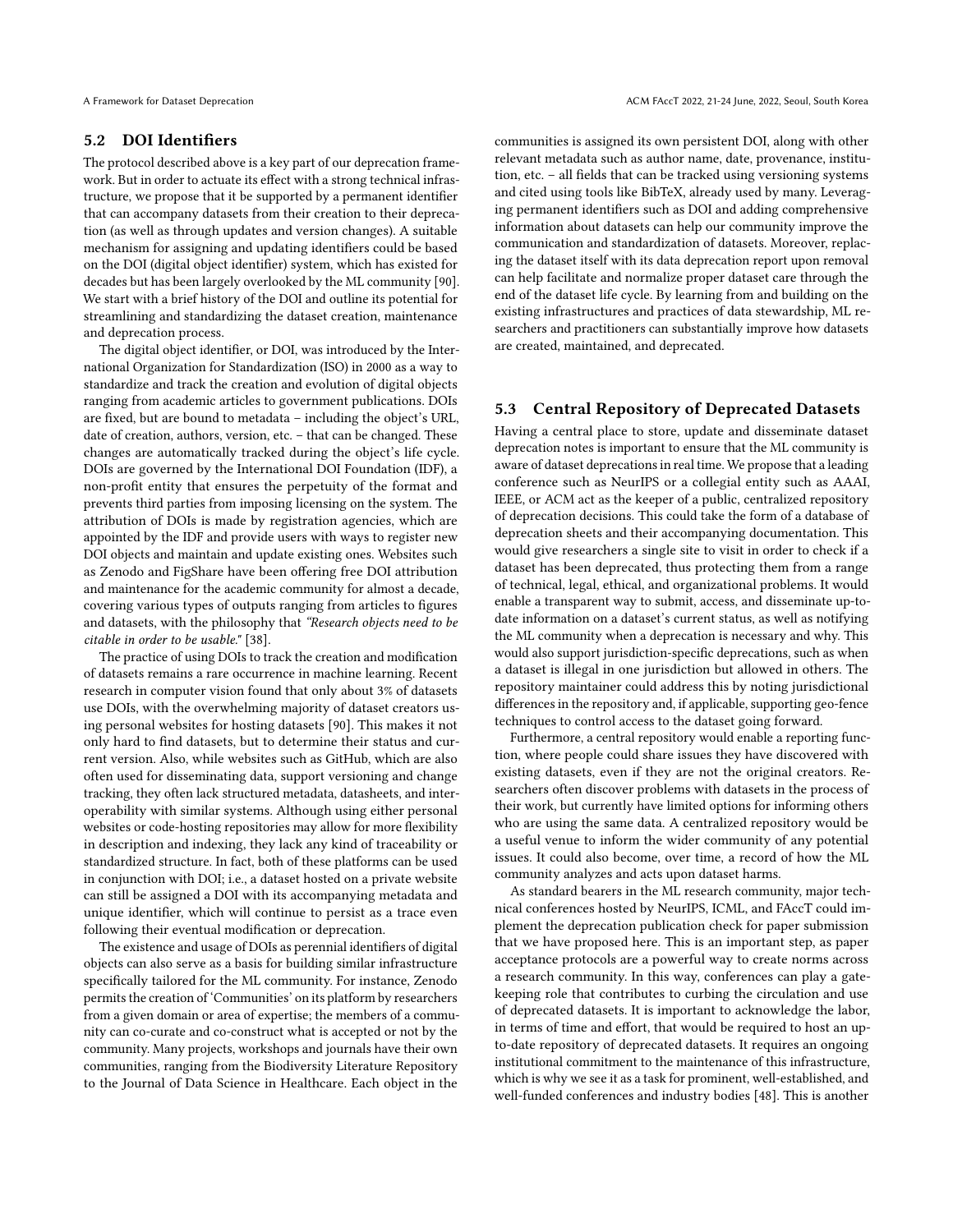reason why our approach places the responsibility of repository creation and maintenance with leading ML institutions, while dataset creators are responsible for completing the Dataset Deprecation Report and lodging it with the repository. This workflow may also represent the opportunity for fruitful collaboration with institutions that have significant experience in research ethics and information management, like a university institutional review board (IRB) or university library. Staff from either or both institutions could be valuable resources for researchers wishing to associate a dataset with a DOI or fill out a Dataset Deprecation Report.

## 6 CONCLUSION

Dataset deprecation is an important part of the dataset life cycle, but it is yet to receive sufficient attention from the ML community. Developing care practices for properly dealing with deprecation, as well as mechanisms and frameworks to support these practices, are key parts of conscientious data stewardship. In this paper we have proposed a novel Dataset Deprecation Framework, which includes three elements: a dataset deprecation report, a system of permanent identification, and a centralized repository. The proposed framework was informed by our review of several major datasets that have been redacted or deprecated, where we observed that existing deprecations have been subject to poor documentation practices, leaving the ML research community with ongoing uncertainty and no clear rationale for stopping their use. The deprecation report first helps address these issues by allowing dataset creators to document the reasons for removing a dataset and outline an execution and mitigation plan, an appeal mechanism, a timeline, and a post-deprecation protocol. The continuing circulation of these datasets poses significant technical, legal, and ethical problems, as well as domain-specific issues. In combination with dataset care practices like datasheets, checklists, and audits, the deprecation framework offered here provides a way for ML communities to practice responsible and ethical data management throughout a dataset's lifecycle.

Deprecation reports are only one part of the deprecation process – greater infrastructure is required to mitigate their use. In addition to reports, we have proposed the idea of a central repository where all deprecated datasets are listed, an identification mechanism that can help identify datasets in a permanent way, as well as a publication check for major conferences to ensure that emerging research no longer uses these data sources. We recognize that the maintenance of a centralized deprecation database is an administrative challenge, but it is also an important one; in addressing this to the ML research community, the aim is to support a growing culture of communal, care-based practices, calling for greater attentiveness to the labor and impact of producing, maintaining, and sunsetting datasets. In general, our proposal of a deprecation framework leads toward greater field-level considerations around the infrastructures (or lack thereof) that are available for the ethical management of ML datasets. While we have proposed tools for use in deprecation, future conversations about data stewardship might consider the increased participation of existing ethics bodies like university IRBs or corporate ethics boards during dataset creation, use, and indeed deprecation.

Crucially, however, this work highlights what is inevitably a broader problem that proliferates in less transparent environments, including industry and personal contexts. For instance, not all deprecated datasets are stored on public online repositories, as datasets can be stored privately by an individual or company in perpetuity. Moreover, deprecated datasets may be used in industrial applications, where models trained on these data are deployed in technological systems but leave no citation record for outside accountability. Additionally, the continued use of datasets with known problems highlights the urgent need to attend to the production of derivative datasets from deprecated ones, and the challenge of tracing any inherited issues, a topic the authors are addressing in forthcoming work. By creating a deprecation framework and proposing infrastructures to support the full data lifecycle, we hope to underscore the importance of a community-based approach to care practices for datasets, while raising awareness about the larger issue of the afterlives of deprecated datasets in academia, industry and beyond.

## ACKNOWLEDGMENTS

The authors wish to thank the industry practitioners and academic researchers who gave feedback on the framework outlined here, with particular gratitude to Adam Harvey for his detailed insights. We also want to acknowledge the many conversations about better dataset stewardship with members of the FATE research group at Microsoft Research, including Solon Barocas, Hal Daumé III, Miroslav Dudik, Michael Madaio, Ida Momennejad, Alexandra Olteanu, Jennifer Wortman Vaughan, Hanna Wallach, and Josh Greenberg. We want to acknowledge the support of the Alfred. P Sloan Foundation, as part of their funding of the Knowing Machines project.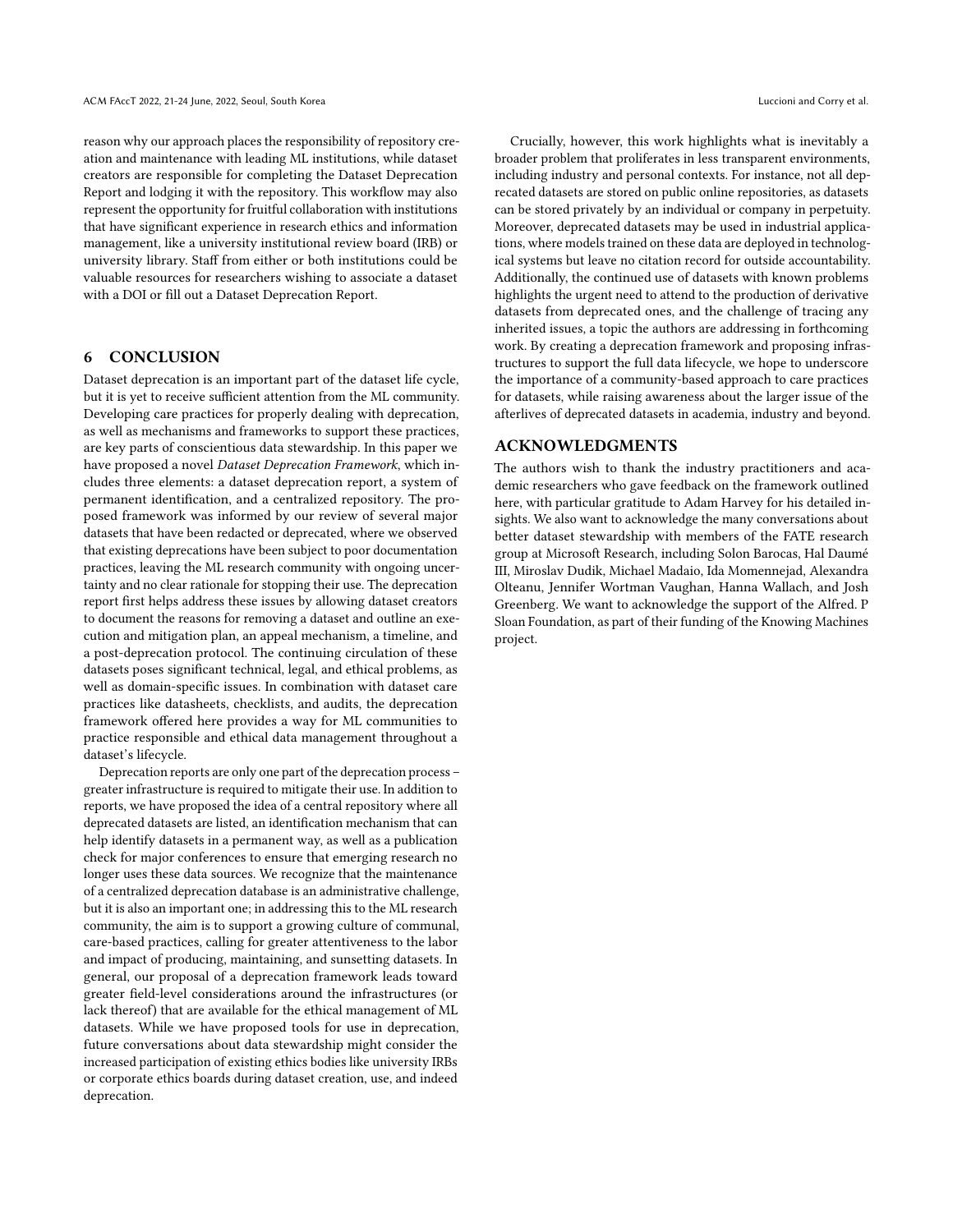#### **REFERENCES**

- <span id="page-10-30"></span>[1] [n.d.]. Authors Guild v. Google, Inc. 804 F. 3d 202, 2d Cir. 2007 ([n. d.]).
- [2] [n.d.]. AV Ex Rel. Vanderhye v. iParadigms, LLC. 804 F. 3d 202, 2d Cir. 2007 ([n. d.]).
- <span id="page-10-31"></span><span id="page-10-28"></span>[n.d.]. Perfect 10, Inc. v. Amazon. com, Inc. 508 F. 3d 1146, 9th Cir. 2007 ([n. d.]). [4] [n.d.]. Thornley v. Clearview AI, Inc. 984 F. 20-3249, Court of Appeals, 7th Circuit
- ([n. d.]).
- <span id="page-10-17"></span>[5] Özge Bakay, Özlem Ergelen, and Olcay Taner Yıldız. 2019. Problems caused by semantic drift in wordnet synset construction. In 2019 4th International Conference on Computer Science and Engineering (UBMK). IEEE, 1–5.
- <span id="page-10-20"></span>[6] Jack Bandy and Nicholas Vincent. 2021. Addressing" Documentation Debt" in Machine Learning Research: A Retrospective Datasheet for BookCorpus. arXiv preprint arXiv:2105.05241 (2021).
- <span id="page-10-45"></span>[7] Judit Bar-Ilan and Gali Halevi. 2018. Temporal characteristics of retracted articles. Scientometrics 116, 3 (2018), 1771–1783.
- <span id="page-10-42"></span>[8] Solon Barocas, Kate Crawford, Aaron Shapiro, and Hanna Wallach. 2017. The problem with bias: Allocative versus representational harms in machine learning. In 9th Annual Conference of the Special Interest Group for Computing, Information and Society.
- <span id="page-10-22"></span>[9] Björn Barz and Joachim Denzler. 2020. Do we train on test data? purging cifar of near-duplicates. Journal of Imaging 6, 6 (2020), 41.
- <span id="page-10-24"></span>[10] Thomas Baumhauer, Pascal Schöttle, and Matthias Zeppelzauer. 2020. Machine unlearning: Linear filtration for logit-based classifiers. arXiv preprint arXiv:2002.02730 (2020).
- <span id="page-10-7"></span>[11] Misha Benjamin, Paul Gagnon, Negar Rostamzadeh, Chris Pal, Yoshua Bengio, and Alex Shee. 2019. Towards standardization of data licenses: The montreal data license. arXiv preprint arXiv:1903.12262 (2019).
- <span id="page-10-51"></span>[12] Anastasia Bennett, Will Sutherland, Yubing Tian, Megan Finn, and Amelia Acker. 2021. Pathways to Data: From Plans to Datasets. In 2021 ACM/IEEE Joint Conference on Digital Libraries (JCDL). IEEE, 254–257.
- <span id="page-10-49"></span>[13] Joshua M Bentley and Liang Ma. 2020. Testing perceptions of organizational apologies after a data breach crisis. Public Relations Review 46, 5 (2020), 101975.
- <span id="page-10-25"></span>[14] Lucas Bourtoule, Varun Chandrasekaran, Christopher A Choquette-Choo, Hengrui Jia, Adelin Travers, Baiwu Zhang, David Lie, and Nicolas Papernot. 2021. Machine unlearning. In 2021 IEEE Symposium on Security and Privacy (SP). IEEE, 141–159.
- <span id="page-10-36"></span>[15] Geoffrey C Bowker and Susan Leigh Star. 2000. Sorting things out: Classification and its consequences. MIT press.
- <span id="page-10-12"></span>[16] Russel Brandom. 2019. Microsoft Pulls Open Facial Recognition Dataset after Financial Times Investigation. The Verge (2019).
- <span id="page-10-13"></span>[17] Guillem Brasó and Laura Leal-Taixé. 2020. Learning a neural solver for multiple object tracking. In Proceedings of the IEEE/CVF Conference on Computer Vision and Pattern Recognition. 6247–6257.
- <span id="page-10-8"></span>[18] Shea Brown, Jovana Davidovic, and Ali Hasan. 2021. The algorithm audit: Scoring the algorithms that score us. Big Data & Society 8, 1 (2021), 2053951720983865.
- <span id="page-10-43"></span>[19] Joy Buolamwini and Timnit Gebru. 2018. Gender shades: Intersectional accuracy disparities in commercial gender classification. In Conference on fairness, accountability and transparency. PMLR, 77–91.
- <span id="page-10-32"></span>[20] Dan L Burk. 2019. Algorithmic fair use. The University of Chicago Law Review 86 (2019), 283.
- <span id="page-10-26"></span>[21] Yinzhi Cao and Junfeng Yang. 2015. Towards making systems forget with machine unlearning. In 2015 IEEE Symposium on Security and Privacy. IEEE, 463–480.
- <span id="page-10-27"></span>[22] Nicholas Carlini, Florian Tramer, Eric Wallace, Matthew Jagielski, Ariel Herbert-Voss, Katherine Lee, Adam Roberts, Tom Brown, Dawn Song, Ulfar Erlingsson, et al. 2020. Extracting training data from large language models. arXiv preprint arXiv:2012.07805 (2020).
- <span id="page-10-29"></span>[23] D. Coldewey. 2020. Facebook will pay \$550 million to settle class action lawsuit over privacy violations. TechCrunch (2020).
- <span id="page-10-35"></span>[24] Federal Trade Commission. 2021. FTC Finalizes Settlement with Photo App Developer Related to Misuse of Facial Recognition Technology. Federal Trade Commission (2021). Available at: https://www.ftc.gov/news-events/pressreleases/2021/05/ftc-finalizes-settlement-photo-app-developer-related-misuse.
- <span id="page-10-50"></span>[25] Isabella Corradini and Enrico Nardelli. 2020. Is Data Protection a Relevant Indicator for Measuring Corporate Reputation?. In International Conference on Applied Human Factors and Ergonomics. Springer, 135–140.
- <span id="page-10-53"></span>[26] Frances Corry. 2021. Op-Ed: Yahoo! Answers is shutting down and taking a record of my teenage self with it. Los Angeles Times (2021). Available at: https://www.latimes.com/opinion/story/2021-05-04/yahoo-answers-shutdown-social-platforms.
- <span id="page-10-48"></span>[27] Frances Corry. 2021. Why does a platform die? Diagnosing platform death at Friendster's end. Internet Histories. (2021). Available at: death at Friendster's end. https://doi.org/10.1080/24701475.2021.1985360.
- <span id="page-10-9"></span>[28] Ruth Schwartz Cowan et al. 1983. More work for mother. Basic Books.<br>[29] Kate Crawford. 2021. Atlas of AI: Power, Politics, and the Planetarv
- <span id="page-10-37"></span>Kate Crawford. 2021. Atlas of AI : Power, Politics, and the Planetary Costs of Artificial Intelligence. Yale University Press.
- <span id="page-10-0"></span>[30] Kate Crawford and Trevor Paglen. 2019. Excavating AI : The politics of training sets for machine learning. https://www.excavating.ai.
- <span id="page-10-47"></span>[31] Jia Deng, Wei Dong, Richard Socher, Li-Jia Li, Kai Li, and Li Fei-Fei. 2009. Imagenet: A large-scale hierarchical image database. In 2009 IEEE conference on computer vision and pattern recognition. Ieee, 248–255.
- <span id="page-10-5"></span>[32] Emily Denton, Alex Hanna, Razvan Amironesei, Andrew Smart, and Hilary Nicole. 2021. On the genealogy of machine learning datasets: A critical history of ImageNet. Big Data & Society 8, 2 (2021), 20539517211035955.
- <span id="page-10-21"></span>[33] Jesse Dodge, Maarten Sap, Ana Marasović, William Agnew, Gabriel Ilharco, Dirk Groeneveld, Margaret Mitchell, and Matt Gardner. 2021. Documenting Large Webtext Corpora: A Case Study on the Colossal Clean Crawled Corpus. arXiv preprint arXiv:2104.08758 (2021).
- <span id="page-10-1"></span>[34] Timnit Gebru, Jamie Morgenstern, Briana Vecchione, Jennifer Wortman Vaughan, Hanna Wallach, Hal Daumé III, and Kate Crawford. 2018. Datasheets for datasets. arXiv preprint arXiv:1803.09010 (2018).
- <span id="page-10-40"></span>[35] Lisa Gitelman. 2013. Raw data is an oxymoron. MIT press.
- <span id="page-10-38"></span>[36] Daniel Greene, Anna Lauren Hoffmann, and Luke Stark. 2019. Better, nicer, clearer, fairer: A critical assessment of the movement for ethical artificial intelligence and machine learning. In Proceedings of the 52nd Hawaii international conference on system sciences.
- <span id="page-10-46"></span>[37] Michael L Grieneisen and Minghua Zhang. 2012. A comprehensive survey of retracted articles from the scholarly literature. PloS one 7, 10 (2012), e44118.
- <span id="page-10-55"></span>[38] Mark Hahnel. 2012. All research outputs should be citable. Available at: https://figshare.com/blog/All+research+outputs+should+be+citable/32.
- <span id="page-10-18"></span>[39] William L Hamilton, Jure Leskovec, and Dan Jurafsky. 2016. Diachronic word embeddings reveal statistical laws of semantic change. arXiv preprint arXiv:1605.09096 (2016).<br>[40] Karen Hao. 2021.
- <span id="page-10-52"></span>Deleting unethical data sets isn't good enough. Available at https://www.technologyreview.com/2021/08/13/1031836/ai-ethicsresponsible-data-stewardship/.
- <span id="page-10-10"></span>[41] Adam Harvey and Jules LaPlace. 2019. MegaPixels: Face Recognition Training Datasets. https://ahprojects.com/megapixels.
- <span id="page-10-2"></span>[42] Adam Harvey and Jules LaPlace. 2021. Exposing AI. https://www.excavating.ai.
- <span id="page-10-11"></span>[43] Kashmir Hill and Aaron Krolik. 2019. How photos of your kids are powering surveillance technology. The New York Times (2019).
- <span id="page-10-39"></span>[44] Anna Lauren Hoffmann. 2020. Terms of inclusion: Data, discourse, violence. New Media & Society (2020), 1461444820958725.
- <span id="page-10-54"></span>[45] Allen D Householder, Garret Wassermann, Art Manion, and Chris King. 2017. The CERT guide to coordinated vulnerability disclosure. Technical Report. Carnegie-Mellon Univ Pittsburgh Pa Pittsburgh United States.
- <span id="page-10-44"></span>[46] Ben Hutchinson, Vinodkumar Prabhakaran, Emily Denton, Kellie Webster, Yu Zhong, and Stephen Denuyl. 2020. Social biases in NLP models as barriers for persons with disabilities. arXiv preprint arXiv:2005.00813 (2020).
- <span id="page-10-34"></span>[47] iSight. 2021. A Practical Guide to Data Privacy Laws by Country [2021]. Available at: https://www.i-sight.com/resources/a-practical-guide-to-data-privacylaws-by-country/.
- <span id="page-10-56"></span>[48] Steven J Jackson. 2017. Speed, time, infrastructure. The Sociology of Speed: Digital, Organizational, and Social Temporalities 169 (2017).
- <span id="page-10-41"></span>[49] Rob Kitchin. 2021. Data Lives: How Data Are Made and Shape Our World. Policy Press.
- <span id="page-10-6"></span>[50] Bernard Koch, Emily Denton, Alex Hanna, and Jacob G Foster. 2021. Reduced, Reused and Recycled: The Life of a Dataset in Machine Learning Research. NeurIPS 2021 Datasets and Benchmarks Track (2021).
- <span id="page-10-16"></span>[51] Alex Krizhevsky, Geoffrey Hinton, et al. 2009. Learning multiple layers of features from tiny images. (2009).
- <span id="page-10-19"></span>[52] Andrey Kutuzov, Lilja Øvrelid, Terrence Szymanski, and Erik Velldal. 2018. Diachronic word embeddings and semantic shifts: a survey. arXiv preprint arXiv:1806.03537 (2018).
- <span id="page-10-23"></span>[53] Katherine Lee, Daphne Ippolito, Andrew Nystrom, Chiyuan Zhang, Douglas Eck, Chris Callison-Burch, and Nicholas Carlini. 2021. Deduplicating training data makes language models better. arXiv preprint arXiv:2107.06499 (2021).
- <span id="page-10-33"></span>[54] Amanda Levendowski. 2018. How copyright law can fix artificial intelligence's implicit bias problem. Wash. L. Rev. 93 (2018), 579.
- <span id="page-10-14"></span>[55] Zhi Li, Yong Li, and Xipeng Wang. 2021. Head Detection Method for Indoor Scene. In Theoretical Computer Science: 38th National Conference, NCTCS 2020, Nanning, China, November 13–15, 2020, Revised Selected Papers. Springer, 139– 146.
- <span id="page-10-15"></span>[56] Junwen Liu, Yongjun Zhang, Jianbin Xie, Yan Wei, Zewei Wang, and Mengjia Niu. 2021. Head Detection Based on DR Feature Extraction Network and Mixed Dilated Convolution Module. Electronics 10, 13 (2021), 1565.
- <span id="page-10-3"></span>[57] Alexandra Sasha Luccioni and Joseph D Viviano. 2021. What's in the Box? An Analysis of Undesirable Content in the Common Crawl Corpus. arXiv preprint arXiv:2105.02732 (2021).
- <span id="page-10-4"></span>[58] Michael A Madaio, Luke Stark, Jennifer Wortman Vaughan, and Hanna Wallach. 2020. Co-designing checklists to understand organizational challenges and opportunities around fairness in AI. In Proceedings of the 2020 CHI Conference on Human Factors in Computing Systems. 1–14.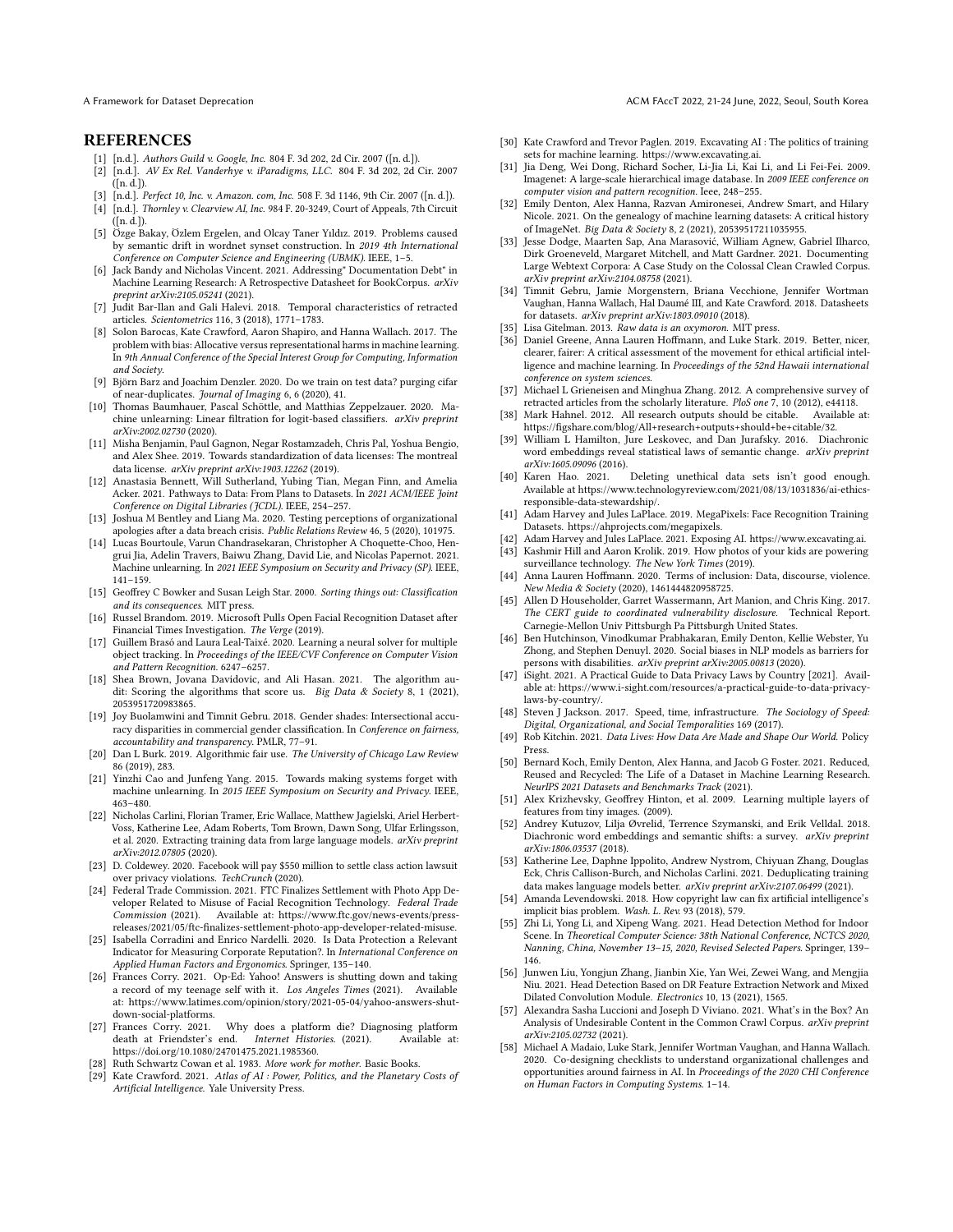ACM FAccT 2022, 21-24 June, 2022, Seoul, South Korea Luccioni and Corry et al.

- <span id="page-11-9"></span>[59] Aryn Martin, Natasha Myers, and Ana Viseu. 2015. The politics of care in technoscience. Social Studies of Science 45, 5 (Oct. 2015), 625–641.
- <span id="page-11-13"></span>[60] Cade Metz. 2019. 'Nerd', 'Nonsmoker,' 'Wrongdoer' : How Might AI Label You. The New York Times (2019). https://www.nytimes.com/2019/09/20/arts/design/imagenet-trevor-paglen-aifacial-recognition.html.
- <span id="page-11-37"></span>[61] D Meyer. 2021. European privacy activists launch international assault on Clearview AI 's facial recognition service. Fortune (2021). able at: https://fortune.com/2021/05/27/europe-clearview-ai-gdpr-complaints-
- <span id="page-11-26"></span>privacy/.<br>[62] Microsoft. 2019. MS-Celeb-1M: A Dataset and Benchmark for Large-<br>
enition. Academic Torrents (2019). Available at: Scale Face Recognition. Academic Torrents (2019). https://academictorrents.com/details/9e67eb7cc23c9417f39778a8e06cca5e26196a97.
- <span id="page-11-44"></span>[63] George A Miller, Richard Beckwith, Christiane Fellbaum, Derek Gross, and Katherine J Miller. 1990. Introduction to WordNet: An on-line lexical database. International journal of lexicography 3, 4 (1990), 235–244.
- <span id="page-11-0"></span>[64] Margaret Mitchell, Simone Wu, Andrew Zaldivar, Parker Barnes, Lucy Vasserman, Ben Hutchinson, Elena Spitzer, Inioluwa Deborah Raji, and Timnit Gebru. 2019. Model cards for model reporting. In Proceedings of the conference on fairness, accountability, and transparency. 220–229.
- <span id="page-11-29"></span>[65] Syrielle Montariol. 2021. Models of diachronic semantic change using word embeddings. Ph.D. Dissertation. Université Paris-Saclay.
- <span id="page-11-18"></span>Microsoft quietly deletes largest public<br>Financial Times (2019). Available at: face recognition data set. https://www.ft.com/content/7d3e0d6a-87a0-11e9-a028-86cea8523dc2.
- <span id="page-11-17"></span>[67] Madhumita Murgia and Max Harlow. 2019. Who's using your face? The ugly truth about facial recognition. Financial Times (2019).
- <span id="page-11-3"></span>[68] Curtis G. Northcutt, Anish Athalye, and Jonas Mueller. 2021. Pervasive label errors in test sets destabilize machine learning benchmarks. arXiv pre-print 2103.14749 (2021), 1–24. [https://arxiv.org/abs/2103.14749.](https://arxiv.org/abs/2103.14749)
- <span id="page-11-38"></span>[69] Information Commissioner's Office. 2020. The Office of the Australian Information Commissioner and the UK's Information Commissioner's Office open joint investigation into Clearview AI Inc. Available at: https://ico.org.uk/aboutthe-ico/news-and-events/news-and-blogs/2020/07/oaic-and-ico-open-jointinvestigation-into-clearview-ai-inc/.
- <span id="page-11-36"></span>[70] L Pascu. 2020. California residents file class action against Clearview AI biometric data collection citing CCPA. https://www.biometricupdate.com/202003/california-residents-file-classaction-against-clearview-ai-biometric-data-collection-citing-ccpa.
- <span id="page-11-11"></span>[71] Norman Paskin. 2010. Digital object identifier (DOI®) system. Encyclopedia of library and information sciences 3 (2010), 1586–1592.
- <span id="page-11-7"></span>[72] Amandalynne Paullada, Inioluwa Deborah Raji, Emily M Bender, Emily Denton, and Alex Hanna. 2020. Data and its (dis) contents: A survey of dataset development and use in machine learning research. arXiv preprint arXiv:2012.05345 (2020).
- <span id="page-11-25"></span>[73] J Pearson. 2019. Microsoft Deleted a Massive Facial Recognition Database, But It's Not Dead. VICE (2019). https://www.vice.com/en/article/a3x4mp/microsoft-deleted-a-facialrecognition-database-but-its-not-dead.
- <span id="page-11-1"></span>[74] Kenny Peng, Arunesh Mathur, and Arvind Narayanan. 2021. Mitigating dataset harms requires stewardship: Lessons from 1000 papers. arXiv preprint arXiv:2108.02922 (2021).
- <span id="page-11-4"></span>[75] Vinay Uday Prabhu and Abeba Birhane. 2020. Large image datasets: A pyrrhic win for computer vision? arXiv preprint arXiv:2006.16923 (2020).
- <span id="page-11-10"></span>[76] Maria Puig de la Bellacasa. 2011. Matters of care in technoscience: Assembling neglected things. Social Studies of Science 41, 1 (Feb. 2011), 85–106.
- <span id="page-11-31"></span>[77] Colin Raffel, Noam Shazeer, Adam Roberts, Katherine Lee, Sharan Narang, Michael Matena, Yanqi Zhou, Wei Li, and Peter J Liu. 2019. Exploring the limits of transfer learning with a unified text-to-text transformer. arXiv preprint arXiv:1910.10683 (2019).
- <span id="page-11-5"></span>[78] Inioluwa Deborah Raji, Timnit Gebru, Margaret Mitchell, Joy Buolamwini, Joonseok Lee, and Emily Denton. 2020. Saving face: Investigating the ethical concerns of facial recognition auditing. In Proceedings of the AAAI/ACM Conference on AI , Ethics, and Society. 145–151.
- <span id="page-11-35"></span>[79] Steven Renderos, Valeria Thais Suarez Rojas, Reyna Maldonado, Lisa Knox, and Mijente Support Committee. [n.d.]. Resist Fund v. Clearview AI Inc. [80] Microsoft Research. 2016. MS-Celeb-1M: Challenge of Re
- <span id="page-11-19"></span>MS-Celeb-1M: Challenge of Recognizing<br>he Real World. (2016). Available One Million Celebrities in the Real World. at: https://www.microsoft.com/en-us/research/project/ms-celeb-1m-challengerecognizing-one-million-celebrities-real-world/.
- <span id="page-11-24"></span>[81] Microsoft Research. 2016. MS-Celeb-1M: Challenge of Recognizing One Million Celebrities in the Real World. (2016). Available at: https://www.msceleb.org/.
- <span id="page-11-39"></span>[82] C. Rizzi. 2021. Google, Microsoft, Amazon, FaceFirst Hit with Biometric Privacy Class Actions Centered on IBM's 'Diversity in Faces' Dataset. Available at: https://www.classaction.org/news/google-microsoft-amazon-facefirst-hitwith-biometric-privacy-class-actions-centered-on-ibms-diversity-in-facesdataset.
- <span id="page-11-30"></span>[83] Christian Rohrdantz, Annette Hautli, Thomas Mayer, Miriam Butt, Daniel Keim, and Frans Plank. 2011. Towards tracking semantic change by visual analytics. In Association for Computational Linguistics. 305–310.
- <span id="page-11-14"></span>[84] Christina Ruiz. 2019. Leading online database to remove 600,000 images after art project reveals its racist bias. The Art Newspaper (2019), 23.
- <span id="page-11-45"></span>[85] Andrew L Russell and Lee Vinsel. 2018. After innovation, turn to maintenance. Technology and Culture 59, 1 (2018), 1–25.
- <span id="page-11-34"></span>[86] Alexandre Sablayrolles, Matthijs Douze, Cordelia Schmid, and Hervé Jégou. 2020. Radioactive data: tracing through training. In International Conference on Machine Learning. PMLR, 8326–8335.
- <span id="page-11-2"></span>[87] Nithya Sambasivan, Shivani Kapania, Hannah Highfill, Diana Akrong, Praveen Paritosh, and Lora M Aroyo. 2021. "Everyone wants to do the model work, not the data work": Data Cascades in High-Stakes AI. In proceedings of the 2021 CHI Conference on Human Factors in Computing Systems. 1–15.
- <span id="page-11-6"></span>[88] Christian Sandvig, Kevin Hamilton, Karrie Karahalios, and Cedric Langbort. 2014. Auditing algorithms: Research methods for detecting discrimination on internet platforms. Data and discrimination: converting critical concerns into productive inquiry 22 (2014), 4349–4357.
- <span id="page-11-20"></span>[89] Jake Satisky. 2019. A Duke Study Recorded Thousands of Students' Faces; Now They're Being Used All over the World. The Chronicle (2019).
- <span id="page-11-46"></span>[90] Morgan Klaus Scheuerman, Alex Hanna, and Emily Denton. 2021. Do datasets have politics? Disciplinary values in computer vision dataset development. Proceedings of the ACM on Human-Computer Interaction 5, CSCW2 (2021), 1–37.
- <span id="page-11-40"></span>[91] P Schwartz and K Peifer. 2019. Structuring International Data Privacy Law. International Data Privacy Law 21 (2019).
- <span id="page-11-43"></span>[92] Shreya Shankar, Yoni Halpern, Eric Breck, James Atwood, Jimbo Wilson, and D Sculley. 2017. No classification without representation: Assessing geodiversity issues in open data sets for the developing world. arXiv preprint arXiv:1711.08536 (2017).
- <span id="page-11-32"></span>[93] David Marco Sommer, Liwei Song, Sameer Wagh, and Prateek Mittal. 2020. Towards probabilistic verification of machine unlearning. arXiv preprint arXiv:2003.04247 (2020).
- <span id="page-11-42"></span>[94] Luke Stark and Anna Lauren Hoffmann. 2019. Data is the new what? Popular metaphors & professional ethics in emerging data culture. SocArXiv (2019).
- <span id="page-11-21"></span>[95] Carlo Tomasi. 2019. Letter: Video analysis research at Duke. The Chronicle. (2019). Available at: https://www.dukechronicle.com/article/2019/06/dukeuniversity-video-analysis-research-at-duke-carlo-tomasi.
- <span id="page-11-16"></span>[96] A. Torralba, R. Fergus, and B. Freeman. 2020. 80 Million Tiny Images (Dataset Removal Notice). (2020). Available at: http://groups.csail.mit.edu/vision/TinyImages/.
- <span id="page-11-22"></span>[97] GRAIL University of Washington. 2015. MegaFace and MF2: Million-Scale Face Recognition. Available at: http://megaface.cs.washington.edu/.
- <span id="page-11-41"></span>[98] Michael Veale and Frederik Zuiderveen Borgesius. 2021. Demystifying the Draft EU Artificial Intelligence Act—Analysing the good, the bad, and the unclear elements of the proposed approach. Computer Law Review International 22, 4 (2021), 97–112.
- <span id="page-11-23"></span>[99] James Vincent. 2017. Transgender YouTubers had their videos grabbed to train facial recognition software. The Verge (2017). Available to train facial recognition software. at: https://www.theverge.com/2017/8/22/16180080/transgender-youtubers-aifacial-recognition-dataset.
- <span id="page-11-12"></span>[100] Lee Vinsel and Andrew L Russell. 2020. The innovation delusion: How our obsession with the new has disrupted the work that matters most. Currency.
- <span id="page-11-28"></span>[101] Baoyuan Wu, Weidong Chen, Yanbo Fan, Yong Zhang, Jinlong Hou, Jie Liu, and Tong Zhang. 2019. Tencent ml-images: A large-scale multi-label image database for visual representation learning. IEEE Access 7 (2019), 172683–172693.
- <span id="page-11-8"></span>[102] Kaiyu Yang, Klint Qinami, Li Fei-Fei, Jia Deng, and Olga Russakovsky. 2020. Towards fairer datasets: Filtering and balancing the distribution of the people subtree in the imagenet hierarchy. In Proceedings of the 2020 Conference on Fairness, Accountability, and Transparency. 547–558.
- <span id="page-11-15"></span>[103] Kaiyu Yang, Jacqueline Yau, Li Fei-Fei, Jia Deng, and Olga Russakovsky. 2021. A Study of Face Obfuscation in ImageNet. arXiv preprint arXiv:2103.06191v2 (2021).
- <span id="page-11-33"></span>[104] Santiago Zanella-Béguelin, Lukas Wutschitz, Shruti Tople, Victor Rühle, Andrew Paverd, Olga Ohrimenko, Boris Köpf, and Marc Brockschmidt. 2020. Analyzing information leakage of updates to natural language models. In Proceedings of the 2020 ACM SIGSAC Conference on Computer and Communications Security. 363–375.
- <span id="page-11-27"></span>[105] Zhun Zhong, Liang Zheng, Guoliang Kang, Shaozi Li, and Yi Yang. 2020. Random erasing data augmentation. In Proceedings of the AAAI Conference on Artificial Intelligence, Vol. 34. 13001–13008.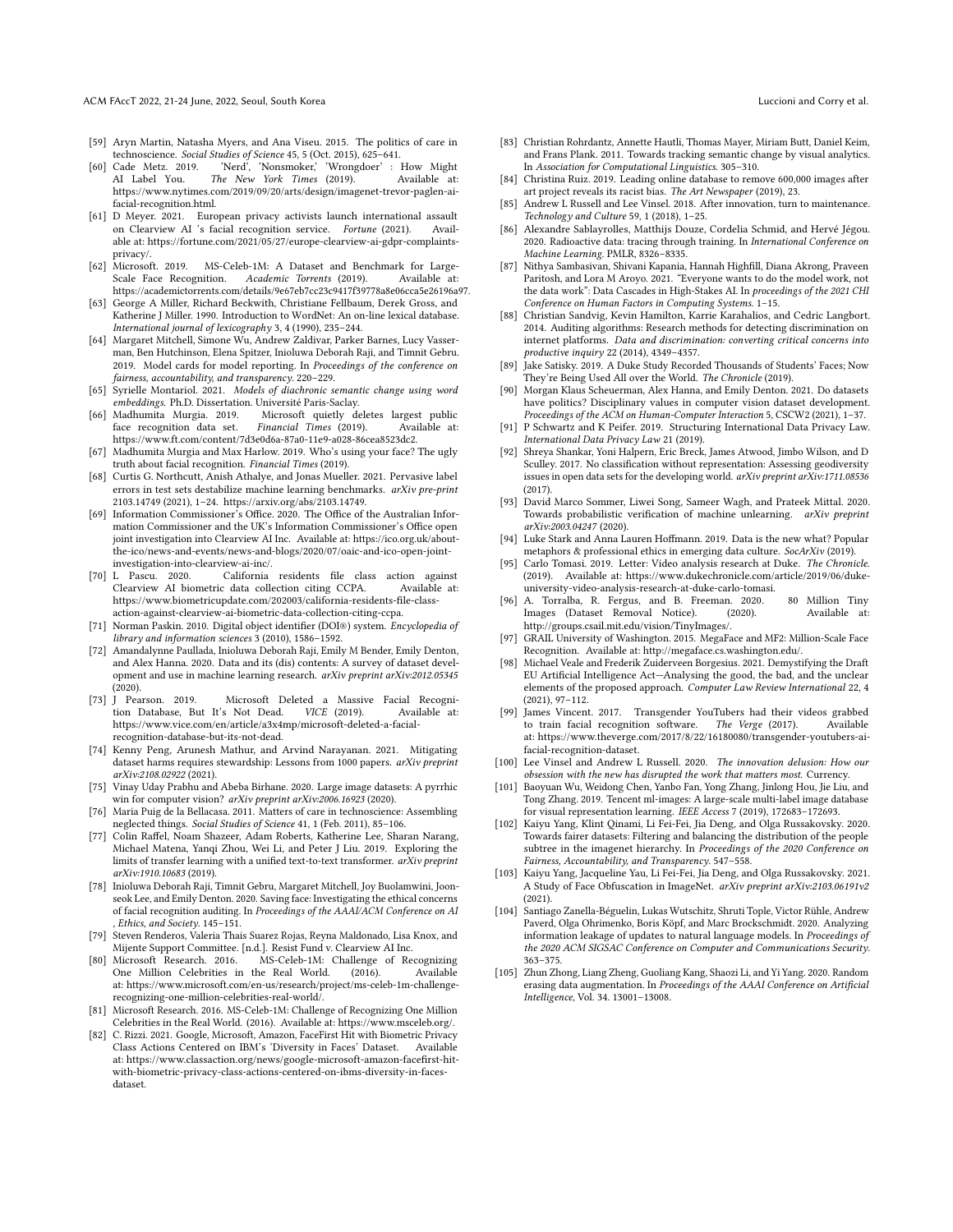# APPENDIX EXAMPLE 2 DATASET DEPRECATION REPORT: DATADRIVER

Using a hypothetical dataset and deprecation motivation, this example report offers another illustration how the dataset deprecation process could be implemented.

Scenario: The car insurance company DataDriver built a large dataset of driving behaviors and contexts (e.g., routes taken, mileage driven, driving speeds, maintenance alerts, weather conditions, driver preferences, etc.) and made this full dataset available for

download through a variety of community dataset sharing sites. The company did not closely track downloads, did not distribute the dataset through an API, and periodically uploaded new versions of the dataset. For a variety of reasons, DataDriver has now decided to deprecate the dataset. Not knowing exactly where this dataset may appear, but knowing that it may be part of a variety of commercial, noncommercial, industrial, and research systems, the company wants to follow the Dataset Deprecation Framework. The company completes the Dataset Deprecation Report below and submits it to the centralized repository.

| <b>Reasons</b> for<br>Deprecation                | After reviewing the dataset, DataDriver realized that the dataset had gradually developed links to multiple<br>data sources. Although its dataset contained no personal information (e.g., driver names, addresses, or license<br>plate numbers), DataDriver was concerned that, when this dataset is combined with other datasets (e.g., those<br>showing driving routes, traffic patterns, or travel times), users could be de-anonymized in ways that the<br>company had not originally expected. DataDriver is deprecating the dataset out of abundance of caution, to<br>protect against any unintentional identity disclosures.<br>Deprecating DataDriver creates risks to researchers who rely on the dataset for ongoing scholarly inquiry.<br>Stakeholders may include researchers studying a variety of contexts—e.g., human driving behavior, ecological<br>impacts of car travel, vehicle maintenance, safety procedures and collision conditions, and more. We recognize<br>that removing the dataset will impact scholars' ability to design longitudinal studies and do comparative<br>research. Additionally, stakeholders may include commercial developers doing market and product research<br>for new businesses, service designs, and industry innovations. Deprecating the dataset may impact their<br>market and product knowledge. Finally, the dataset may be informing public and private sector research on<br>the car industry as a whole, so we recognize that deprecating the dataset may interrupt their knowledge of<br>the automotive field, regulatory initiatives, and market trends.<br>Tracing the DataDriver dataset on various dataset repositories (e.g., XXXXX), we have made considerable<br>efforts to contact stakeholders we are aware of who have relied on the dataset and may continue to do so. We<br>have sent them this protocol, explaining aspects of the deprecation plan, and provided them with a single<br>point of contact within the company who can answer their questions about the deprecation. We recognize<br>that the deprecation will impact stakeholders on different timeframes and will make good faith efforts to<br>work with stakeholders to ensure that the deprecation creates the least disruption possible. |
|--------------------------------------------------|-----------------------------------------------------------------------------------------------------------------------------------------------------------------------------------------------------------------------------------------------------------------------------------------------------------------------------------------------------------------------------------------------------------------------------------------------------------------------------------------------------------------------------------------------------------------------------------------------------------------------------------------------------------------------------------------------------------------------------------------------------------------------------------------------------------------------------------------------------------------------------------------------------------------------------------------------------------------------------------------------------------------------------------------------------------------------------------------------------------------------------------------------------------------------------------------------------------------------------------------------------------------------------------------------------------------------------------------------------------------------------------------------------------------------------------------------------------------------------------------------------------------------------------------------------------------------------------------------------------------------------------------------------------------------------------------------------------------------------------------------------------------------------------------------------------------------------------------------------------------------------------------------------------------------------------------------------------------------------------------------------------------------------------------------------------------------------------------------------------------------------------------------------------------------------------------------------------------------------------------------------------------------------------------|
| <b>Execution &amp;</b><br><b>Mitigation Plan</b> | We have identified the DataDriver dataset on the following dataset repositories: X, Y, Z. We have contacted<br>the administrators of each repository, identified ourselves as the originators of the dataset, and have requested<br>that they remove the dataset from their sites within 30 days. Additionally, we have requested that they not only<br>remove the dataset from their repository but that they also retain a repository entry with the following note:<br>The DataDriver dataset was removed from this repository on <date> at the request of the DataDriver com-<br/>pany. A complete account of the deprecation is contained in this Dataset Deprecation Report <linked> and<br/>further questions about the deprecation can be directed to DataDriver <contact information="">. Additionally,<br/>we are placing a notification of deprecation on the Dataset Deprecation site, with a link to the full protocol.</contact></linked></date>                                                                                                                                                                                                                                                                                                                                                                                                                                                                                                                                                                                                                                                                                                                                                                                                                                                                                                                                                                                                                                                                                                                                                                                                                                                                                                                          |
|                                                  | We have also made our best efforts to identify the authors of reports and papers that use the DataDriver dataset<br>and have written to those individuals informing them of the deprecation, sharing a copy of the deprecation<br>protocol, and asking them to add post-publication notifications where possible informing report/paper readers<br>of the deprecation.                                                                                                                                                                                                                                                                                                                                                                                                                                                                                                                                                                                                                                                                                                                                                                                                                                                                                                                                                                                                                                                                                                                                                                                                                                                                                                                                                                                                                                                                                                                                                                                                                                                                                                                                                                                                                                                                                                                  |
| Appeal<br>Mechanism                              | In each outreach to dataset stakeholders, we specified that stakeholders have 30 days from the date of outreach<br>to appeal the deprecation. Appellants should clearly articulate the disruptions to them caused by dataset<br>deprecation. Additionally, appellants can request changes to the deprecation process (e.g., timeline extensions)<br>and propose any alterations to the protocol that they think would reduce deprecation disruptions.<br>We commit to evaluating the appeal within 30 days of receipt, communicating our decision to appellants, and<br>changing the protocol / deprecation execution plan, if appropriate. We will publicly update the protocol with<br>any changes and inform all stakeholders of the modifications.<br>Appeals received more than 30 days after deprecation will only be considered in extreme cases.                                                                                                                                                                                                                                                                                                                                                                                                                                                                                                                                                                                                                                                                                                                                                                                                                                                                                                                                                                                                                                                                                                                                                                                                                                                                                                                                                                                                                                |
| <b>Timeline</b>                                  | Within 30 days of the deprecation's public announcement and communication to stakeholders, the dataset will<br>be removed both from our website and the dataset repositories (subject to those repositories' responsiveness).                                                                                                                                                                                                                                                                                                                                                                                                                                                                                                                                                                                                                                                                                                                                                                                                                                                                                                                                                                                                                                                                                                                                                                                                                                                                                                                                                                                                                                                                                                                                                                                                                                                                                                                                                                                                                                                                                                                                                                                                                                                           |